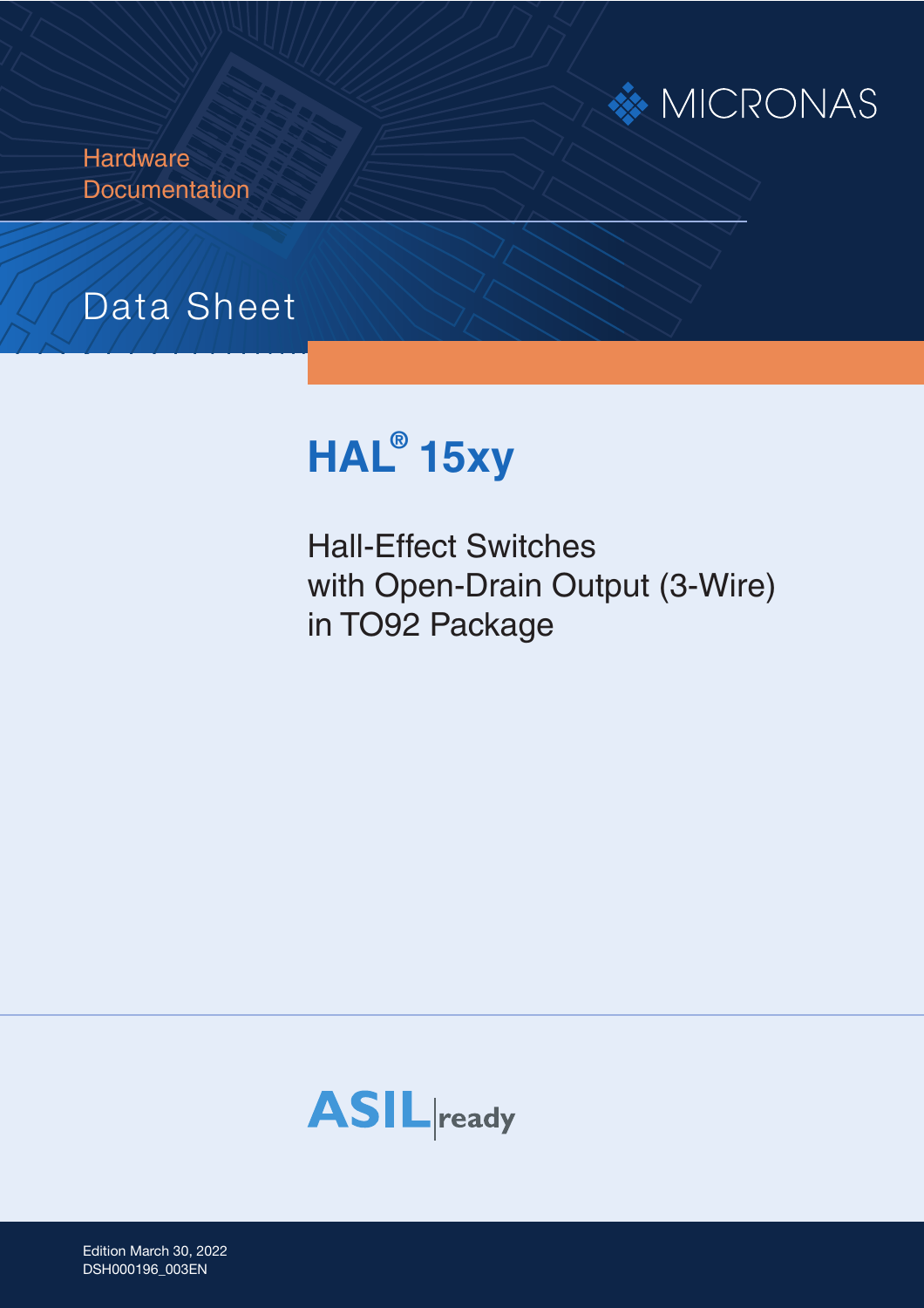### **Copyright, Warranty, and Limitation of Liability**

The information and data contained in this document are believed to be accurate and reliable. The software and proprietary information contained therein may be protected by copyright, patent, trademark and/or other intellectual property rights of TDK-Micronas. All rights not expressly granted remain reserved by TDK-Micronas.

TDK-Micronas assumes no liability for errors and gives no warranty representation or guarantee regarding the suitability of its products for any particular purpose due to these specifications.

By this publication, TDK-Micronas does not assume responsibility for patent infringements or other rights of third parties which may result from its use. Commercial conditions, product availability and delivery are exclusively subject to the respective order confirmation.

Any information and data which may be provided in the document can and do vary in different applications, and actual performance may vary over time.

All operating parameters must be validated for each customer application by customers' technical experts. Any mention of target applications for our products is made without a claim for fit for purpose as this has to be checked at system level.

Any new issue of this document invalidates previous issues. TDK-Micronas reserves the right to review this document and to make changes to the document's content at any time without obligation to notify any person or entity of such revision or changes. For further advice please contact us directly.

Do not use our products in life-supporting systems, military, aviation, or aerospace applications! Unless explicitly agreed to otherwise in writing between the parties, TDK-Micronas' products are not designed, intended or authorized for use as components in systems intended for surgical implants into the body, or other applications intended to support or sustain life, or for any other application in which the failure of the product could create a situation where personal injury or death could occur.

No part of this publication may be reproduced, photocopied, stored on a retrieval system or transmitted without the express written consent of TDK-Micronas.

#### **TDK-Micronas Trademarks**

– HAL

#### **Third-Party Trademarks**

All other brand and product names or company names may be trademarks of their respective companies.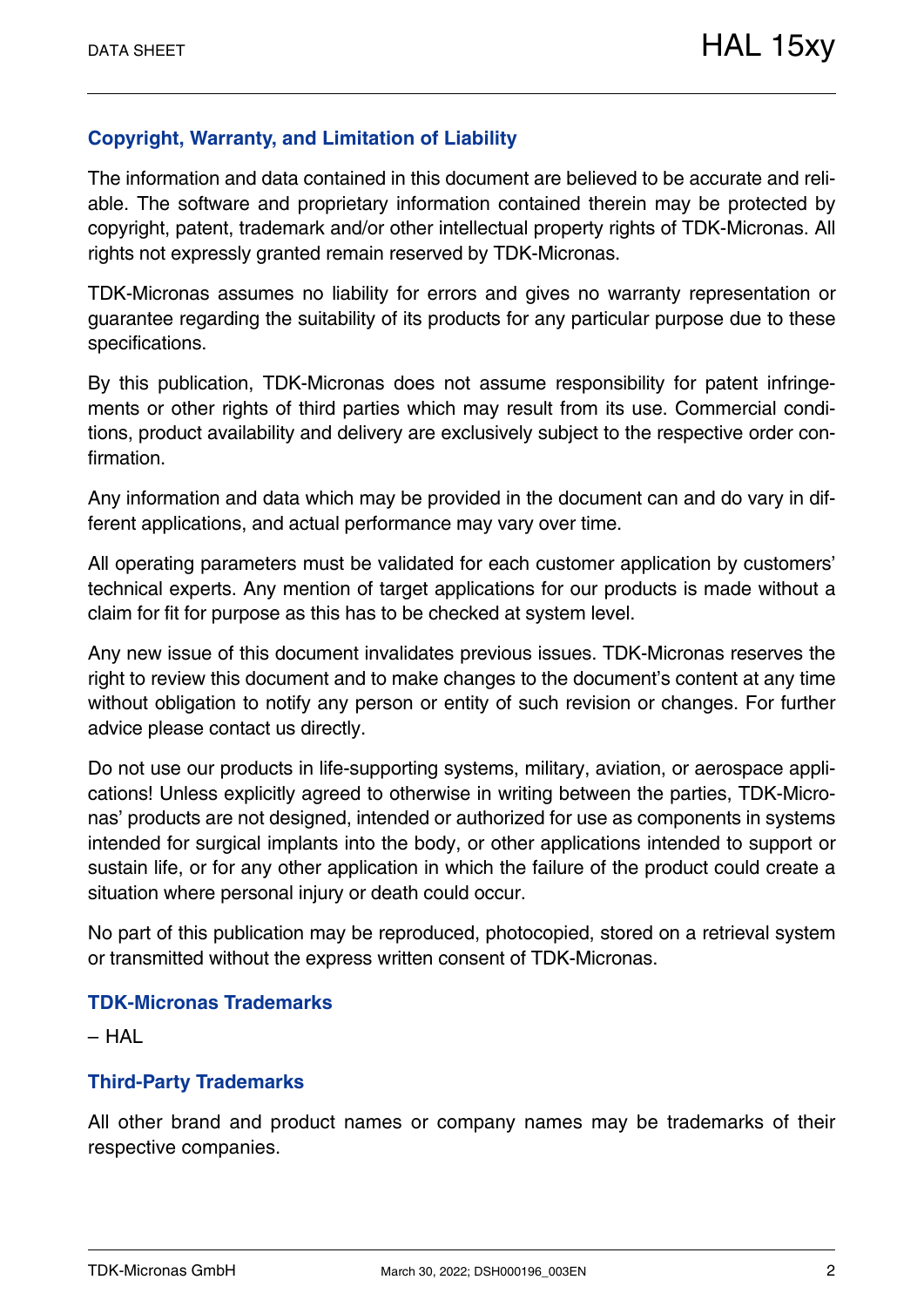#### **Contents**

| Page | <b>Section</b> | <b>Title</b>                                                             |
|------|----------------|--------------------------------------------------------------------------|
| 4    | 1.             | <b>Introduction</b>                                                      |
| 5    | 1.1.           | Features of HAL 15xy                                                     |
| 6    | 2.             | <b>Ordering Information</b>                                              |
| 6    | 2.1.           | Device-Specific Ordering Codes                                           |
| 8    | 3.             | <b>Functional Description of HAL 15xy</b>                                |
| 9    | 3.1.           | Functional Safety According to ISO 26262                                 |
| 9    | 3.1.1.         | <b>Diagnostic Features</b>                                               |
| 9    | 3.2.           | Power-On Self-Test                                                       |
| 11   | 4.             | <b>Specifications</b>                                                    |
| 11   | 4.1.           | <b>Outline Dimensions</b>                                                |
| 15   | 4.2.           | Soldering, Welding and Assembly                                          |
| 15   | 4.3.           | Pin Connections (from Top Side, example HAL 1502) and Short Descriptions |
| 15   | 4.4.           | Dimensions of Sensitive Area                                             |
| 16   | 4.5.           | <b>Absolute Maximum Ratings</b>                                          |
| 17   | 4.6.           | ESD and Latch-up                                                         |
| 17   | 4.7.           | Storage and Shelf Life                                                   |
| 17   | 4.8.           | <b>Recommended Operating Conditions</b>                                  |
| 18   | 4.9.           | Characteristics                                                          |
| 20   | 4.10.          | HAL 1501 Magnetic Characteristics                                        |
| 22   | 4.11.          | HAL 1502 Magnetic Characteristics                                        |
| 24   | 4.12.          | HAL 1503 Magnetic Characteristics                                        |
| 26   | 4.13.          | HAL 1504 Magnetic Characteristics                                        |
| 28   | 4.14.          | HAL 1505 Magnetic Characteristics                                        |
| 30   | 4.15.          | HAL 1506 Magnetic Characteristics                                        |
| 32   | 4.16.          | HAL 1507 Magnetic Characteristics                                        |
| 34   | 4.17.          | HAL 1508 Magnetic Characteristics                                        |
| 36   | 4.18.          | HAL 1509 Magnetic Characteristics                                        |
| 38   | 4.19.          | HAL 1510 Magnetic Characteristics                                        |
| 40   | 5.             | <b>Application Notes</b>                                                 |
| 40   | 5.1.           | <b>Application Circuits</b>                                              |
| 41   | 5.1.1.         | ESD System Level Application Circuit (ISO10605-2008)                     |
| 41   | 5.2.           | <b>Ambient Temperature</b>                                               |
| 42   | 5.3.           | Start-Up Behavior                                                        |
| 42   | 5.4.           | <b>EMC and ESD</b>                                                       |
| 43   | 6.             | <b>Document History</b>                                                  |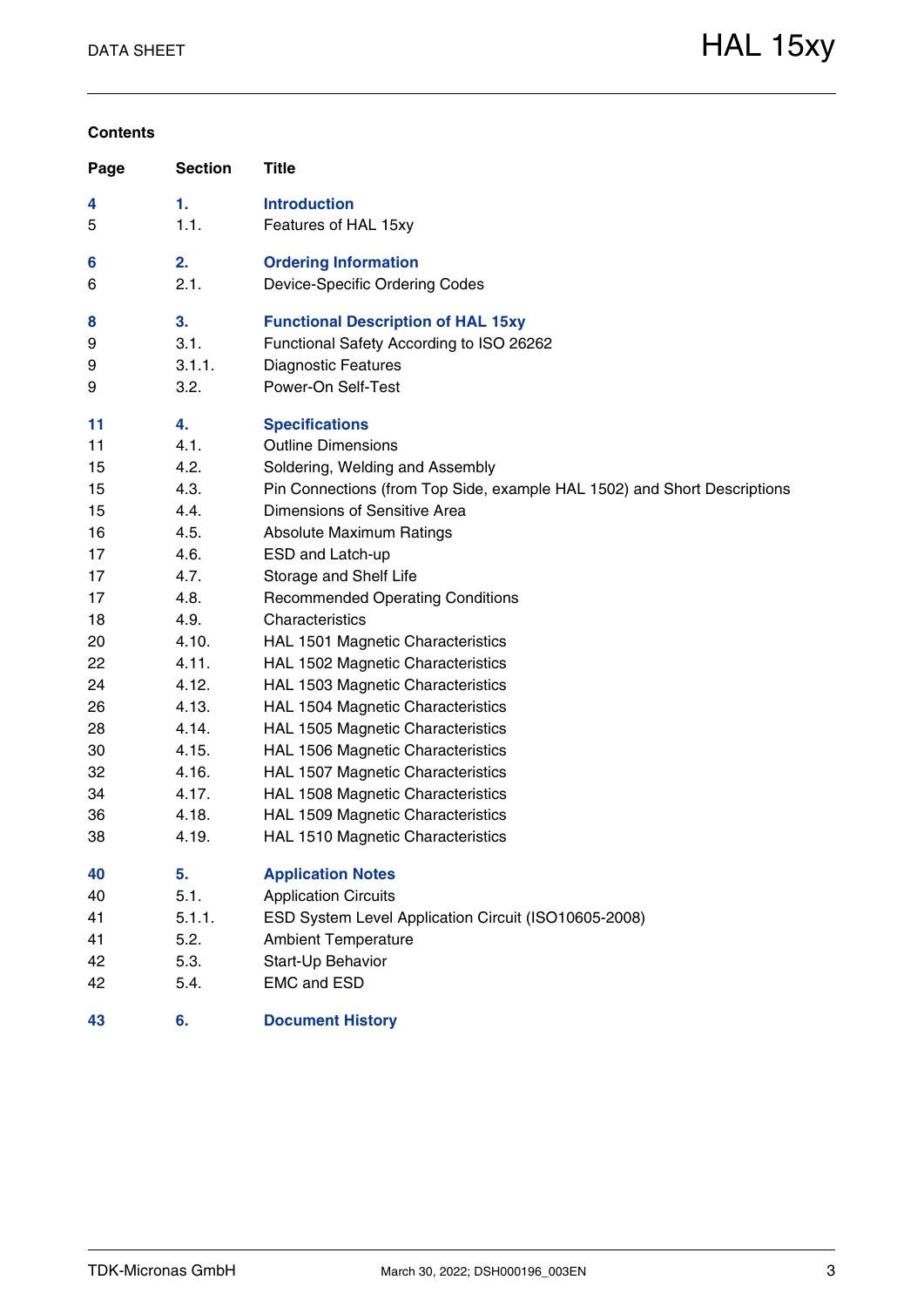### **[Hall-Effect Switches with Open-Drain Output \(3-Wire\) in TO92 Package](#page--1-0)**

**Release Note: Revision bars indicate significant changes to the previous edition.**

# <span id="page-3-0"></span>**1. Introduction**

The HAL 15xy Hall-switch family members produced in CMOS technology as 3-wire device with open-drain output transistor include a temperature-compensated Hall plate with active offset compensation, a comparator, and an output stage.

The comparator compares the actual magnetic flux through the Hall plate (Hall voltage) with the fixed reference values (switching points). Accordingly, the output transistor is switched on or off.

The active offset compensation leads to constant magnetic characteristics over supply voltage and temperature range. In addition, the magnetic parameters are robust against mechanical stress effects.

The sensors are designed for industrial and automotive applications and operate with supply voltages from 2.7 V to 24 V in the junction temperature range from  $-40$  °C up to  $170 °C$ .

HAL 15xy is available in TO92UA leaded package.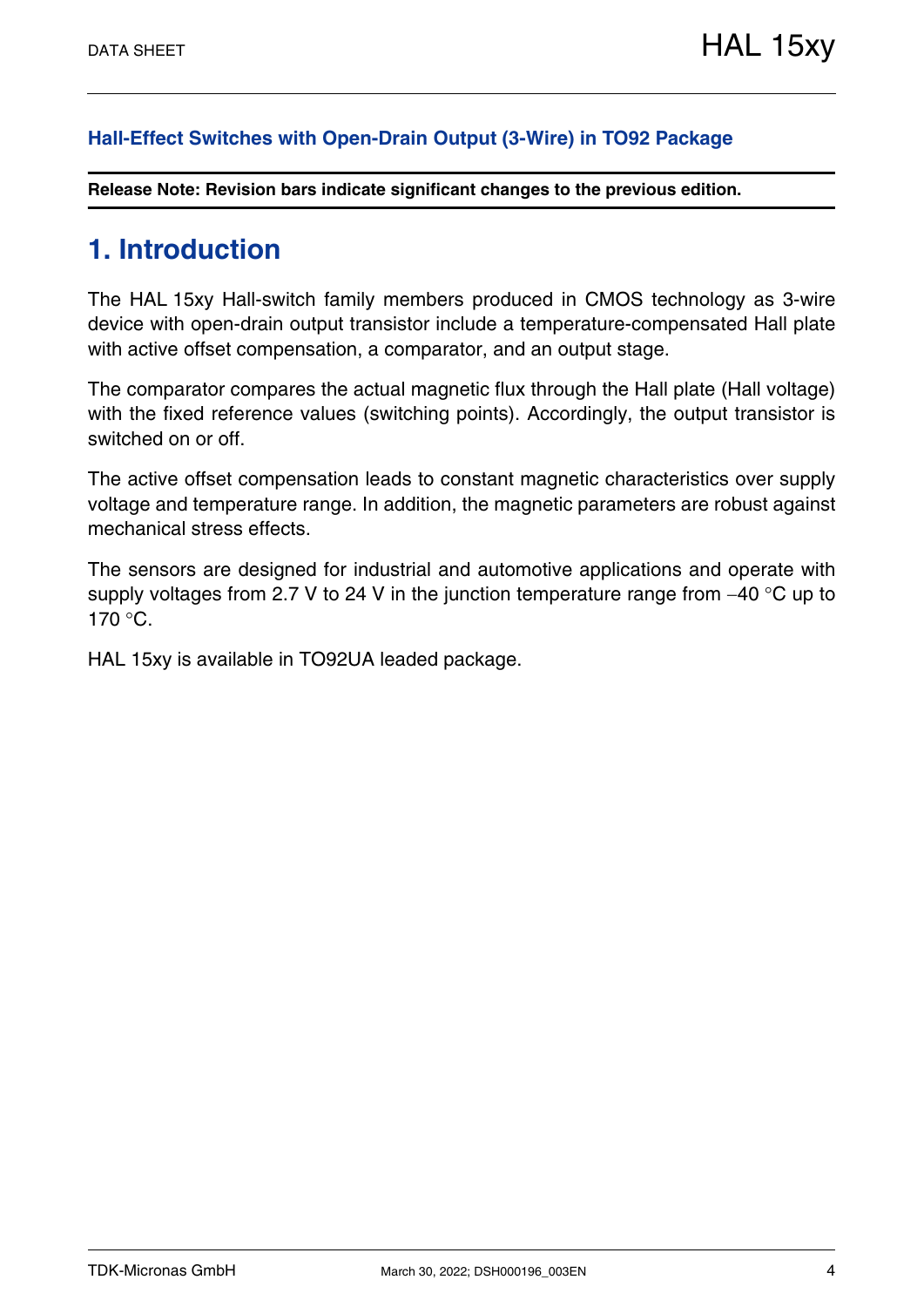# <span id="page-4-0"></span>**1.1. Features of HAL 15xy**

- TO92UA leaded package
- ISO 26262 compliant as ASIL B ready device
	- Short-circuit protected open-drain output and thermal shutdown
	- Low current consumption of typ. 1.6 mA
	- Operates with supply voltages from 2.7 V to 24 V
	- Overvoltage protection capability up to 40 V
	- $-$  Reverse-voltage protected VSUP-pin  $(-18 V)$
	- $-$  High ESD performance of  $\pm 8$  kV (HBM)
	- Diagnostic features: power-on self test
	- Sample frequency of 500 kHz, 2 µs output refresh time
	- Operates with static and dynamic magnetic fields up to 12 kHz
	- High resistance to mechanical stress by active offset compensation
	- Constant switching points over a wide supply voltage and temperature range
	- Wide junction temperature range from  $-40$  °C to 170 °C
	- Built-in temperature coefficient
	- Optimized for applications in extreme automotive and industrial environments
	- Qualified according to AEC-Q100 test standard for automotive electronics industry to provide high-quality performance
	- Robust EMC performance, corresponding to different standards, such as ISO 7637, ISO 16750, IEC 61967, ISO 11452, and ISO 62132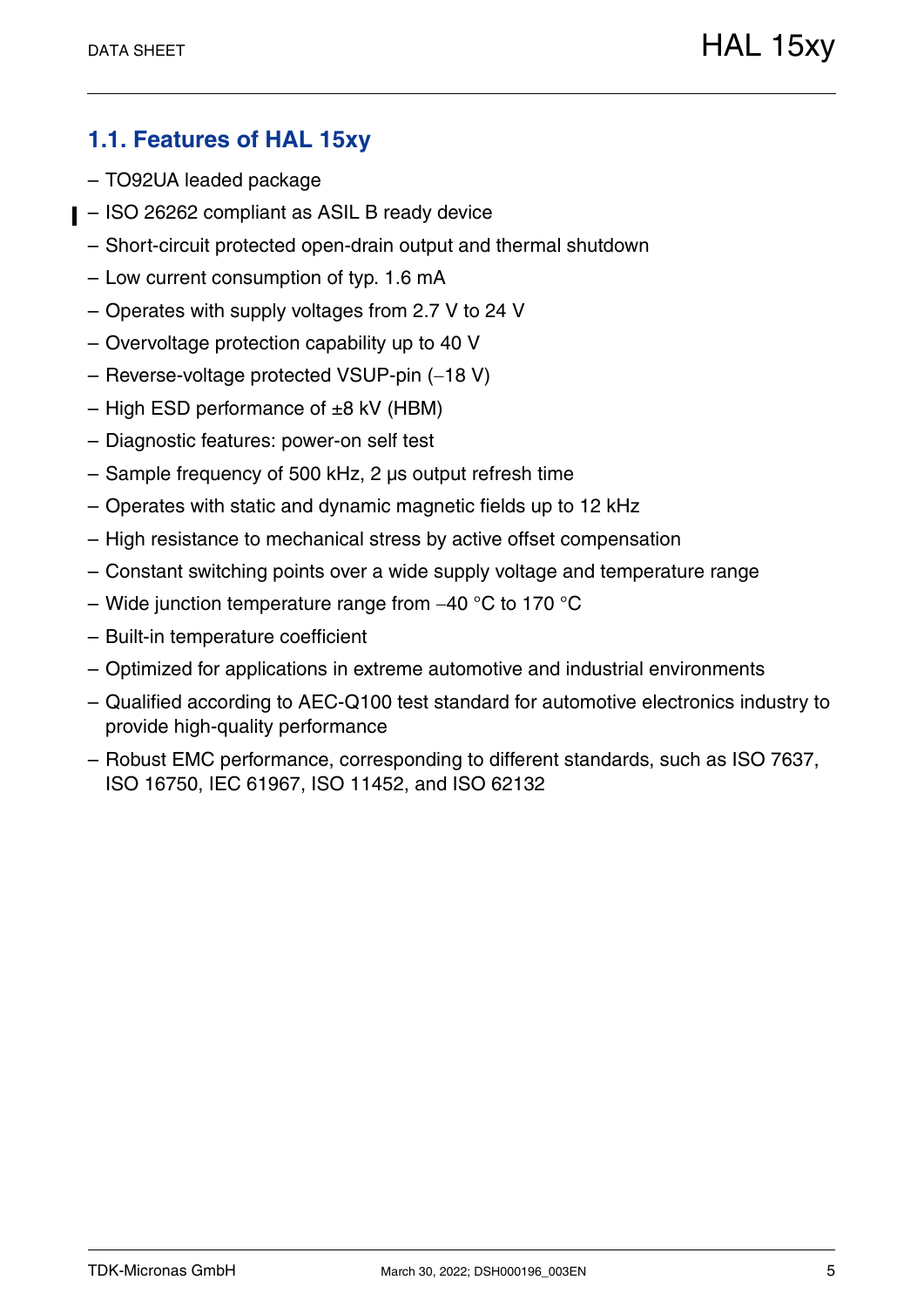# <span id="page-5-0"></span>**2. Ordering Information**

A Micronas device is available in a variety of delivery forms. They are distinguished by a specific ordering code:



#### **Fig. 2–1:** Ordering Code Principle

For detailed information, please refer to the brochure: "Sensors and Controllers: Ordering Codes, Packaging, Handling".

# <span id="page-5-1"></span>**2.1. Device-Specific Ordering Codes**

HAL 15xy is available in the following package and temperature range.

**Table 2–1:** Available packages

| Package Code (PA) | <b>Package Type</b> |
|-------------------|---------------------|
| UA                | TO92UA              |

**Table 2–2:** Available temperature ranges

| <b>Temperature Code (T)</b> | Temperature Range              |
|-----------------------------|--------------------------------|
|                             | $\vert T_1 = -40$ °C to 170 °C |

The relationship between ambient temperature  $(T_A)$  and junction temperature  $(T_A)$  is explained in **[Section 5.2. on page 41](#page-40-2)**.

For available variants for Configuration (C), Packaging (P), Quantity (Q) and Special Procedure (SP) please contact TDK-Micronas.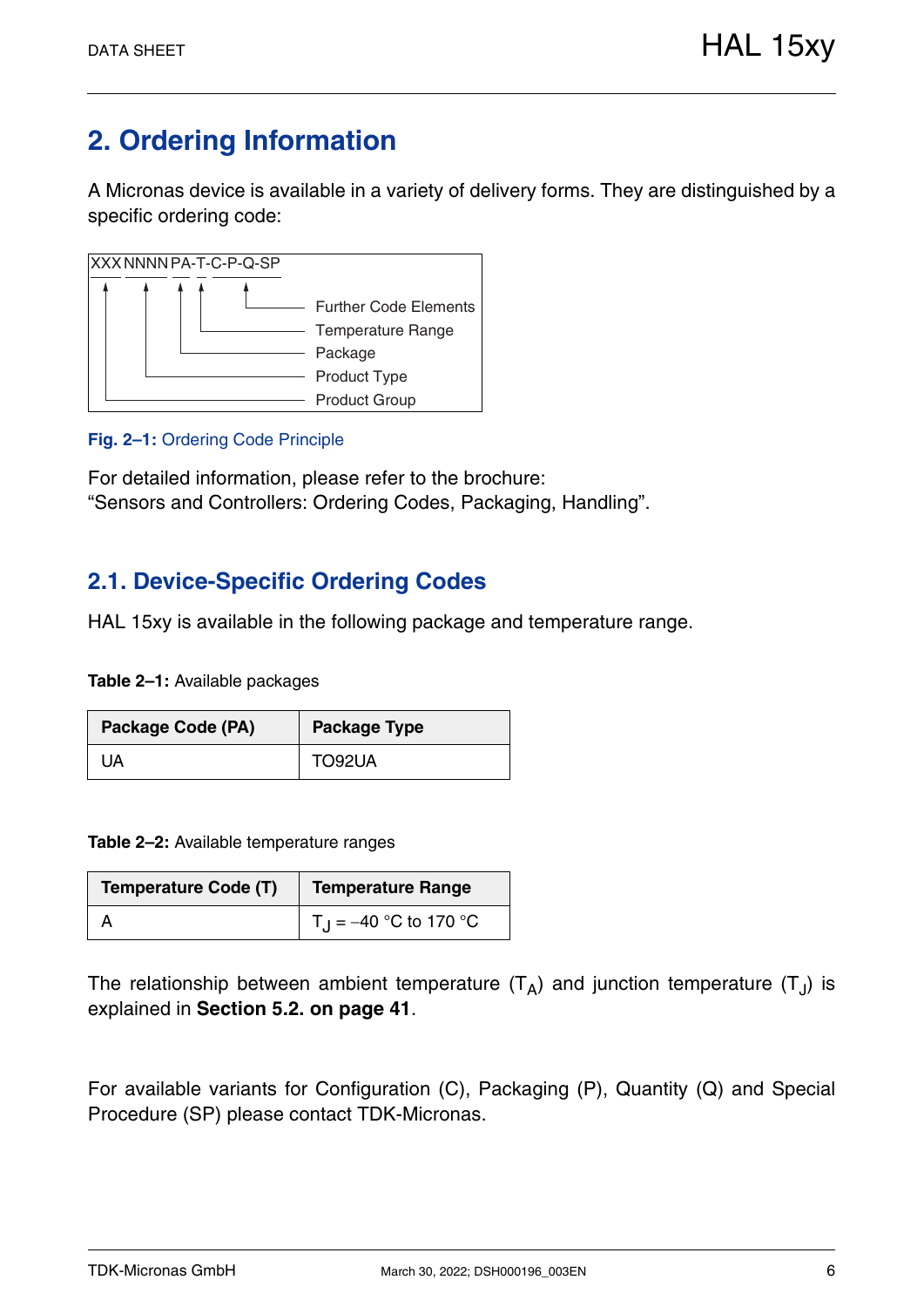**Table 2–3:** Available ordering codes

This data sheet is valid for HAL 15xy derivatives with the product specific marking "3", as shown in the example below.



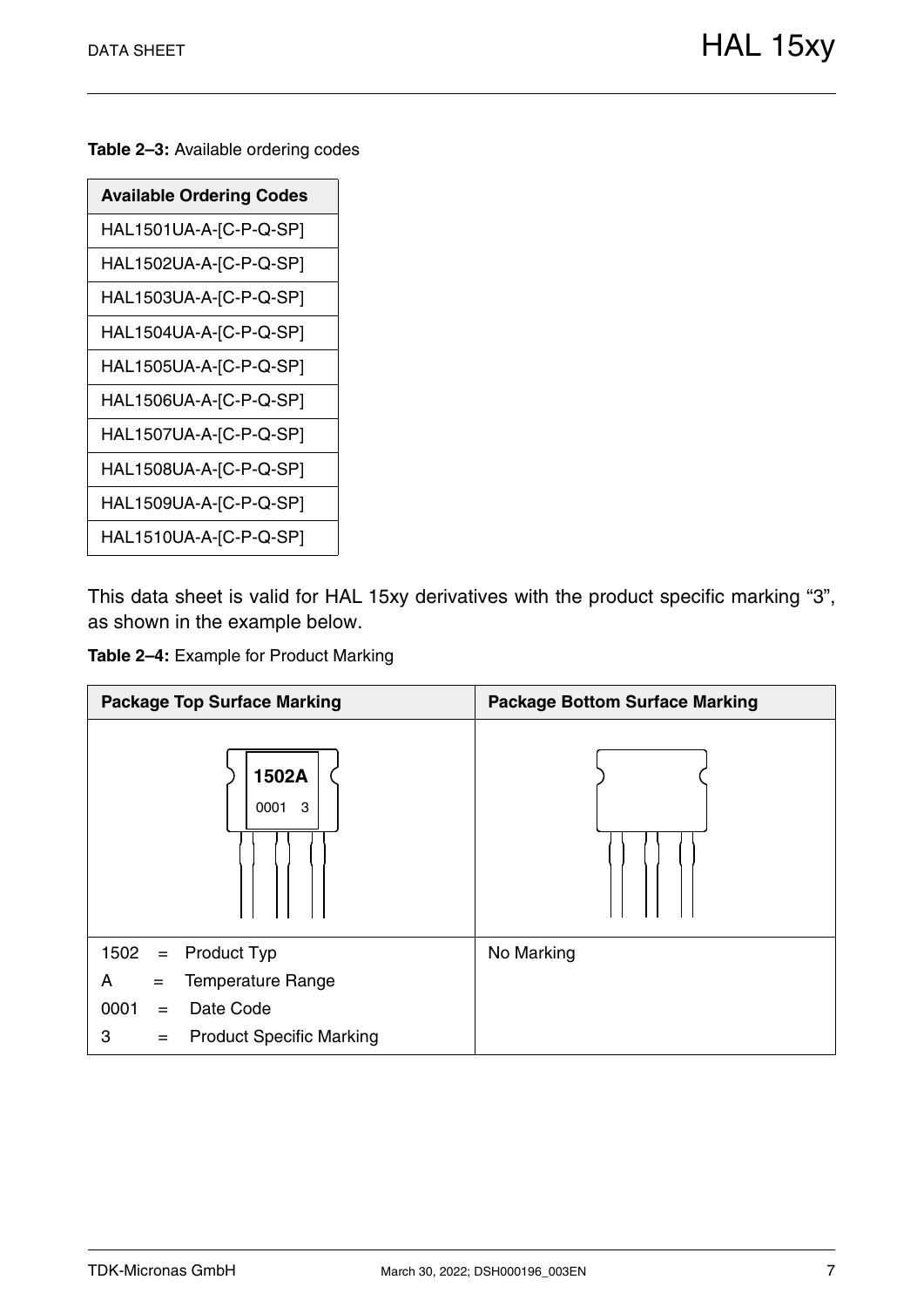# <span id="page-7-0"></span>**3. Functional Description of HAL 15xy**

The HAL 15xy sensors are monolithic integrated circuits which switch in response to magnetic fields. If a magnetic field with flux lines perpendicular to the sensitive area is applied to the sensor, the biased Hall plate forces a Hall voltage proportional to this field. The Hall voltage is compared with the actual threshold level in the comparator. If the magnetic field exceeds the threshold levels, the output stage is switched to the appropriate state.

The built-in hysteresis eliminates oscillation and provides switching behavior of the output without bouncing.

Offsets caused by mechanical stress are compensated by using the "switching offset compensation technique".

A diode on the supply line is not required thanks to the built-in reverse voltage protection.

The open drain output is forced to a safe, High-Z (high-impedance) state, in any of the following fault conditions: overtemperature and functional safety related diagnoses [\(see](#page-8-0) [Section 3.1.\).](#page-8-0) In addition, the output current is limited (short-circuit protection).

The device is able to withstand a maximum supply voltage of 24 V over lifetime and features overvoltage capability (40 V load dump).



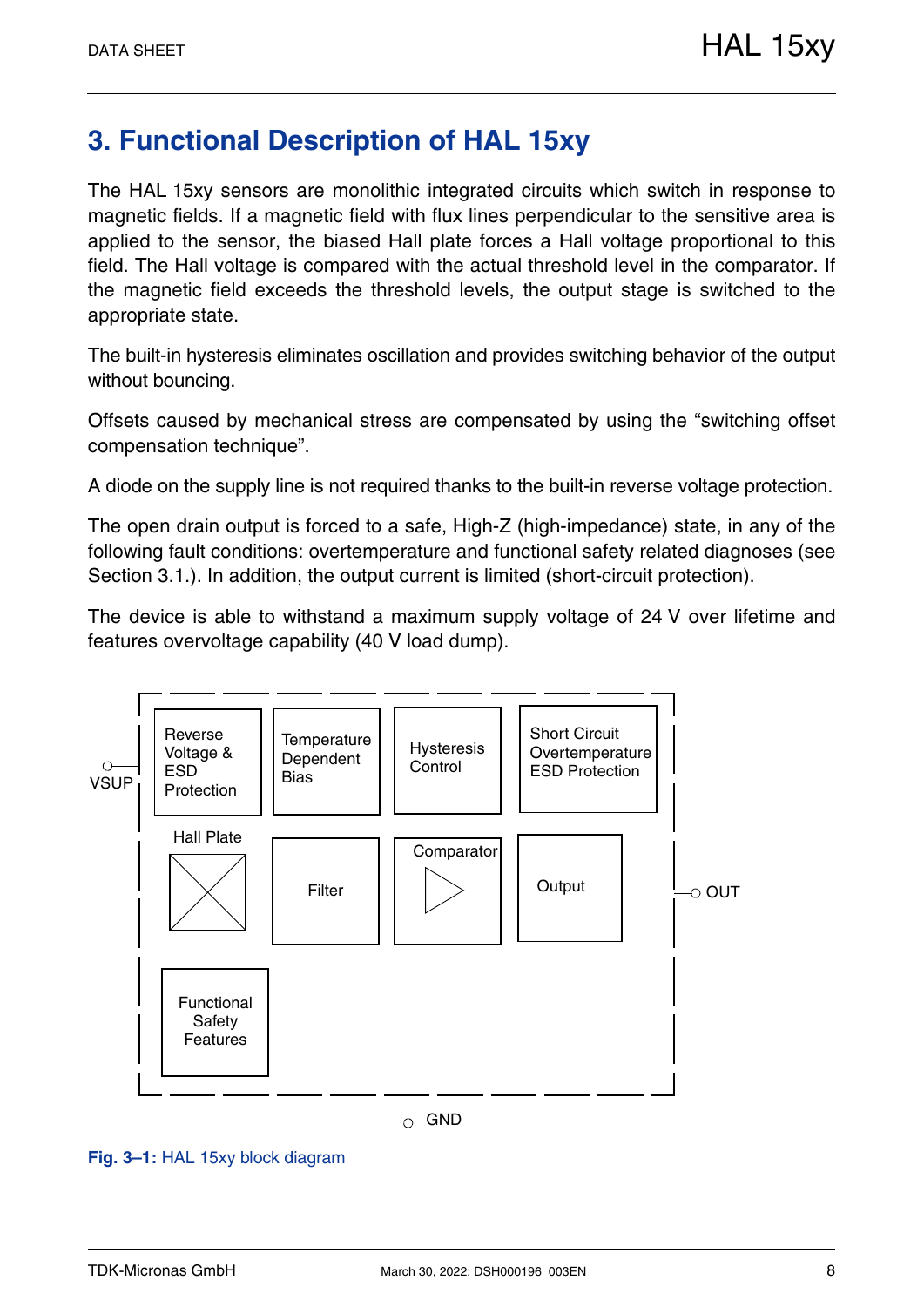# <span id="page-8-0"></span>**3.1. Functional Safety According to ISO 26262**

HAL 15xy is ISO 26262 compliant as an ASIL B ready device.

Magnetic and switching performance is defined as a hardware safety requirement.

The safe state is defined as High-Z output.

#### <span id="page-8-1"></span>**3.1.1. Diagnostic Features**

Internal states are monitored and in an error condition flagged with a High-Z at the output:

- Internal voltage regulator: over voltage detection
- Monitoring of internal bias and current levels
- Monitoring of the internal reference voltage
- Monitoring of the Hall plate voltage

**Note** For further documentation regarding functional safety please contact TDK-Micronas.

## <span id="page-8-3"></span><span id="page-8-2"></span>**3.2. Power-On Self-Test**

The power-on self-test allows the customer to execute a functional check of the device, as well as to detect wire breaks as long as the host controls the power supply of the device.

In order to start the test, the host has to power on the sensor and to pull down its output pin to a logically zero level (below  $V_{ol}$  max.) at least during the enable time (t<sub>en</sub>). Triggering of the power-on self-test is initiated when the output pin voltage exceeds the triggering voltage  $V_{\text{OUTtri}}$  (see [Section 4.8. on page 17](#page-16-3)). This order of events is the criteria for the sensor to start the power-on self-test.

The self-test can be enabled only once after power-on.

During the power-on self-test, the sensor simulates a magnetic field for a pre-defined period of time (see first observation window in [Fig. 3–2](#page-9-0)), driving the sensor's output to Low-Z, detectable by the host.

Subsequently, the sensor simulates an opposite magnetic field during the second observation window (see [Fig. 3–2](#page-9-0)), driving the sensor's output to High-Z, also detectable by the host. The described self-test behavior is not impacted by external magnetic fields up to about 300 mT.

After self-test completion, the sensor always returns to normal operation regardless of the test result.

**Note** In order to prevent an unintended triggering of the power-on self-test, the voltage at the OUT pin must exceed  $V_{\text{OUTtri}}$  before the minimum enable time has elapsed.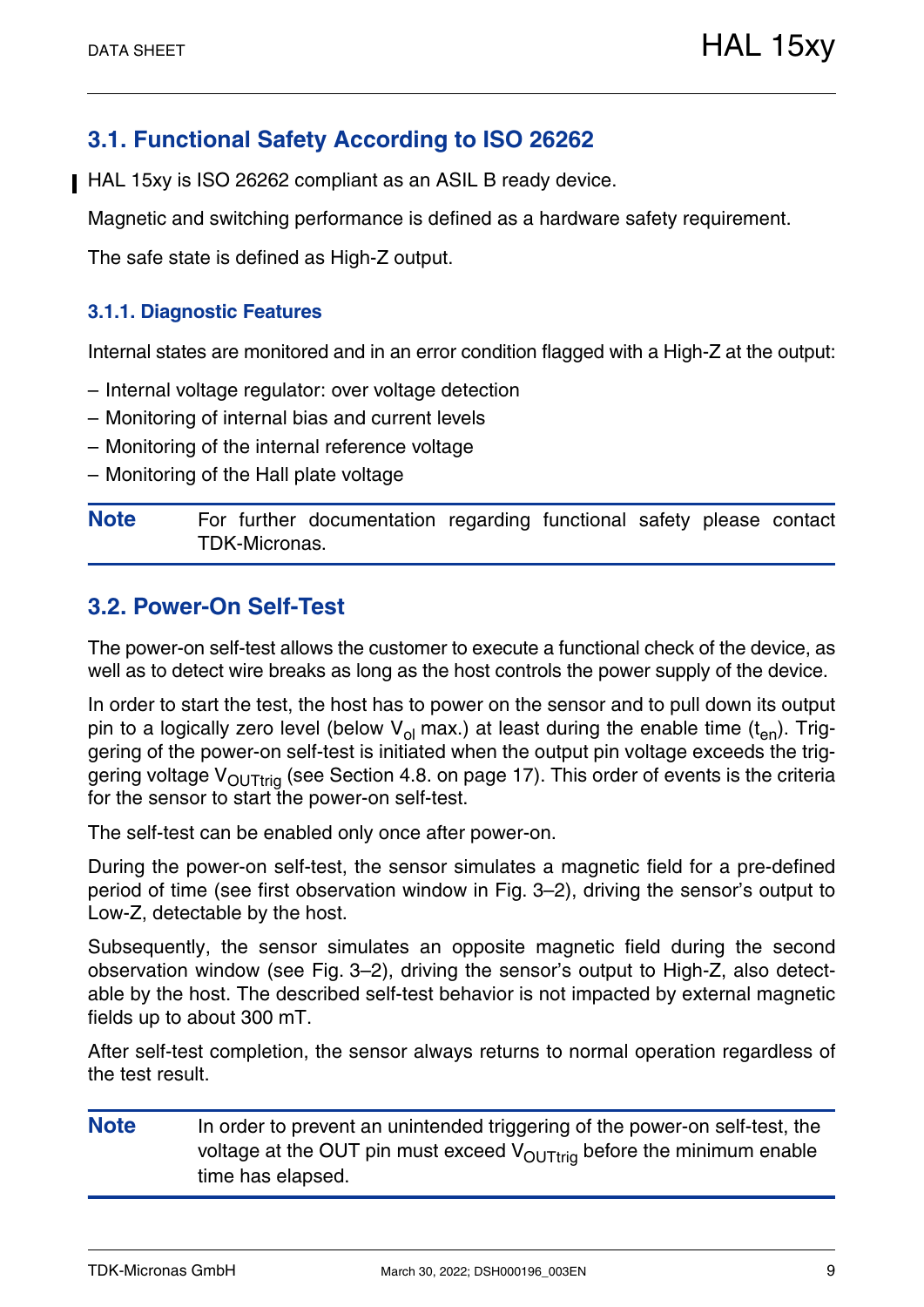

#### <span id="page-9-0"></span>**Fig. 3–2:** Self-test timing diagram



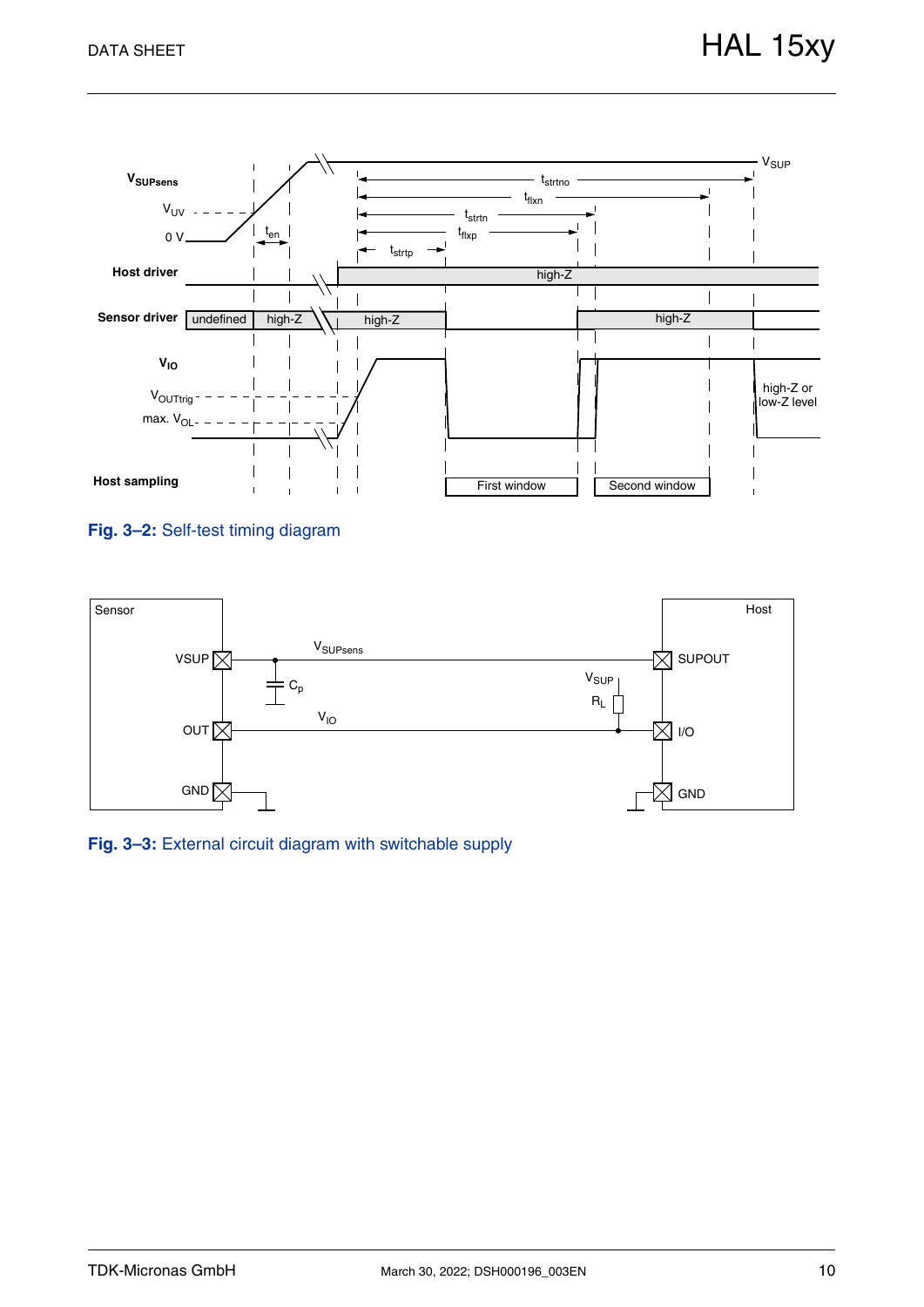# <span id="page-10-0"></span>**4. Specifications**

# <span id="page-10-1"></span>**4.1. Outline Dimensions**



#### **Fig. 4–1: TO92UA-2**: Plastic Transistor Standard UA package, 3 leads, non-spread Weight approximately 0.106 g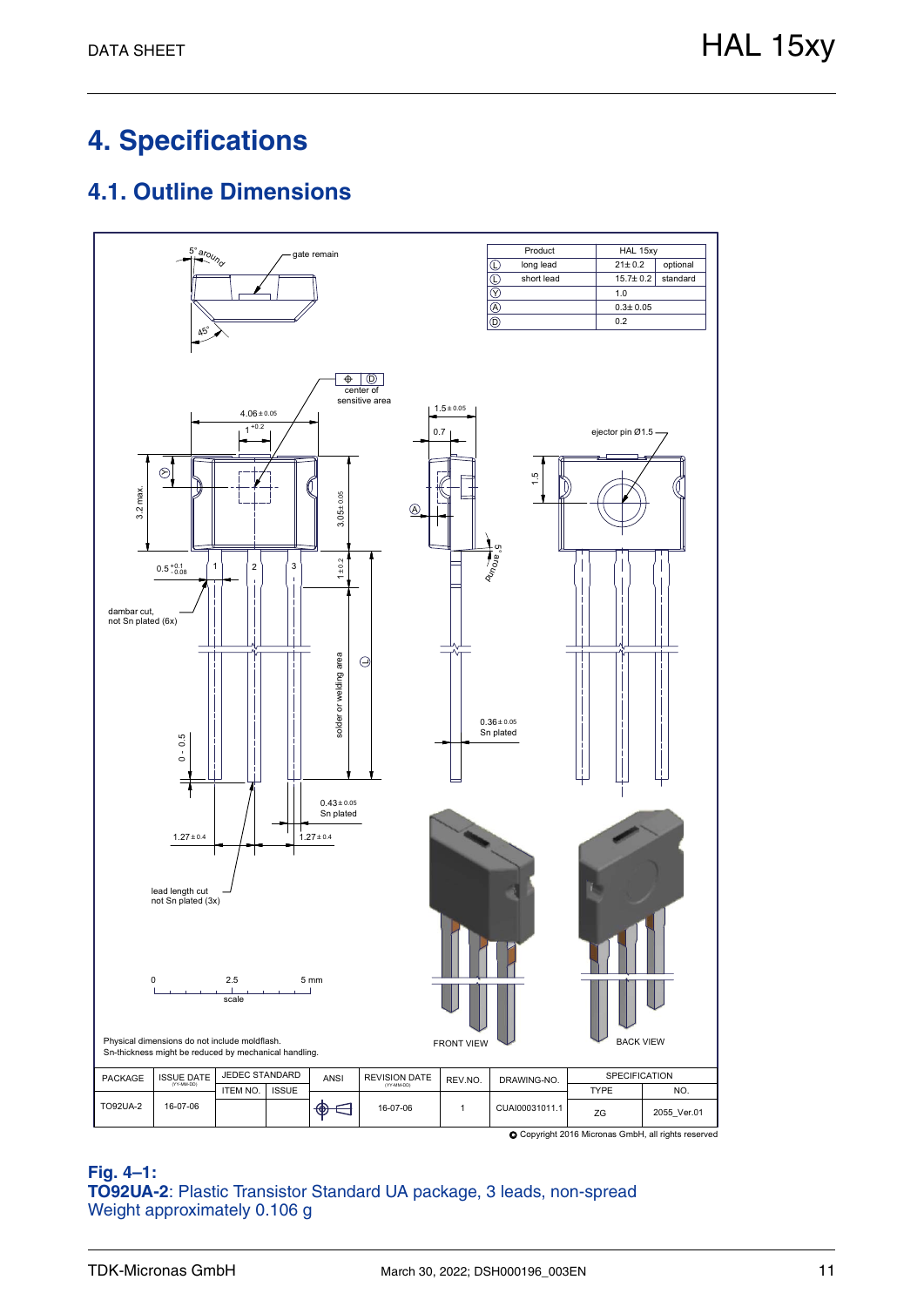

#### **Fig. 4–2:** TO92UA/UT: Dimensions ammopack inline, non-spread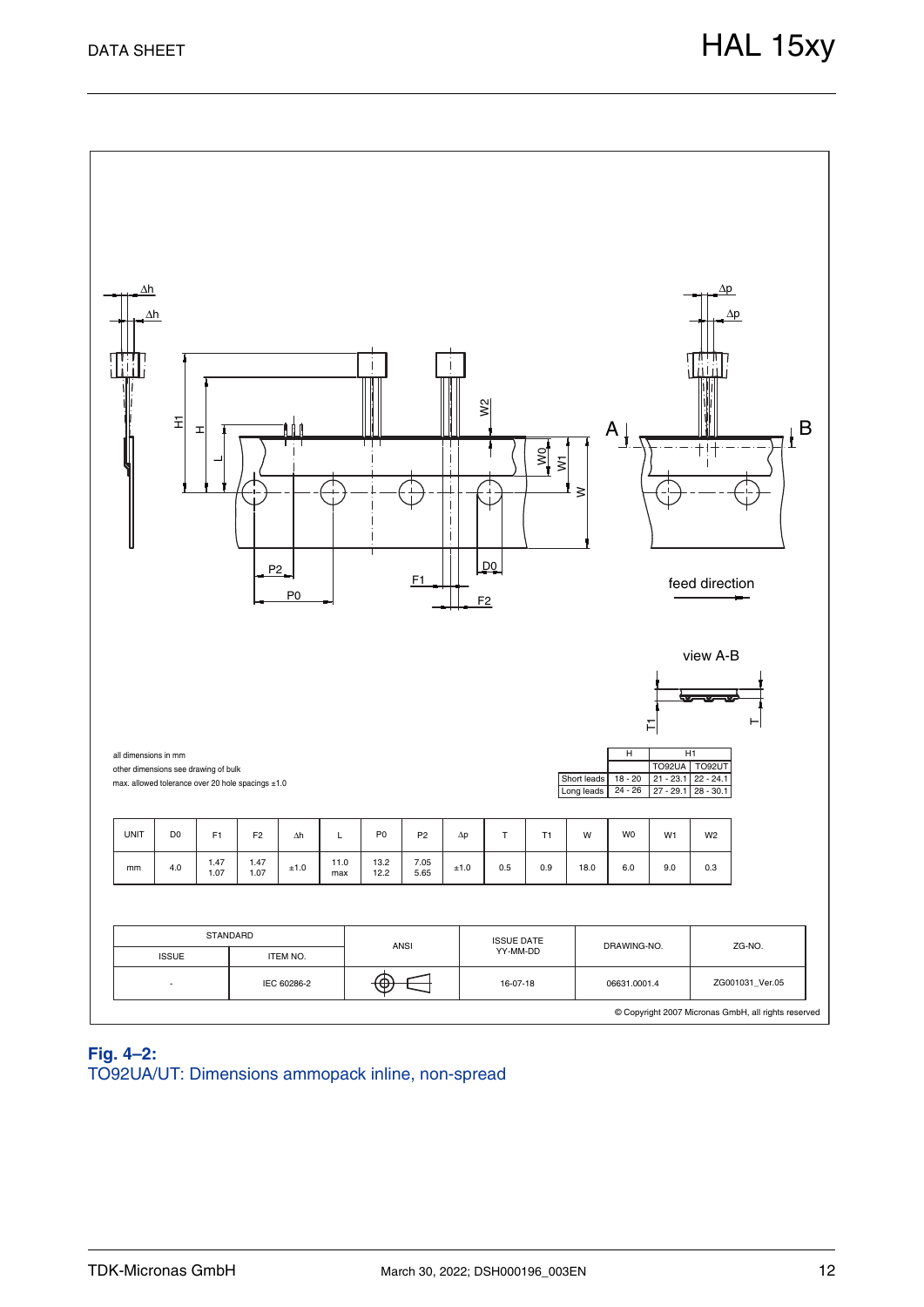

#### **Fig. 4–3: TO92UA-1**: Plastic Transistor Standard UA package, 3 leads, spread Weight approximately 0.106 g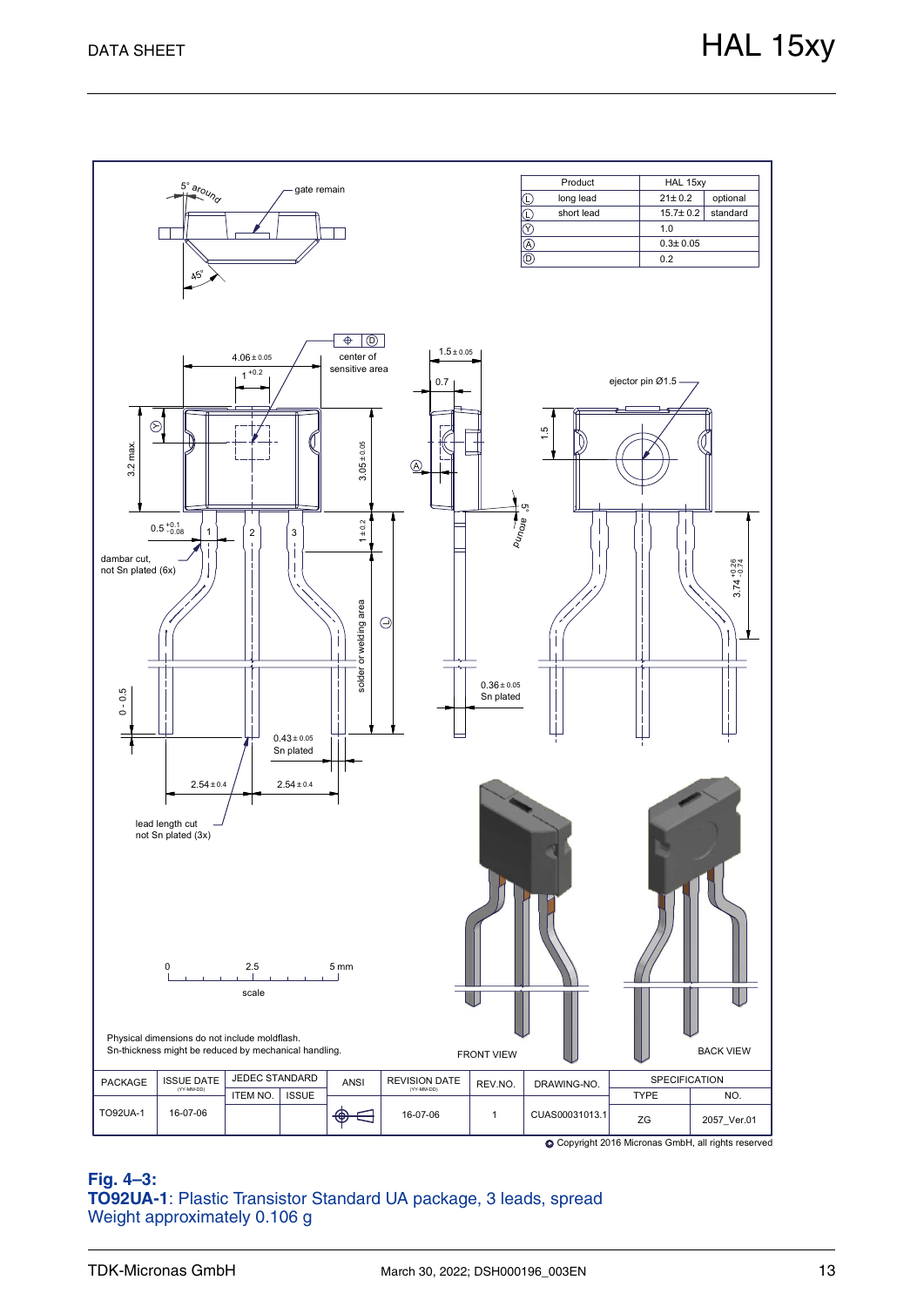

#### **Fig. 4–4: TO92UA/UT**: Dimensions ammopack inline, spread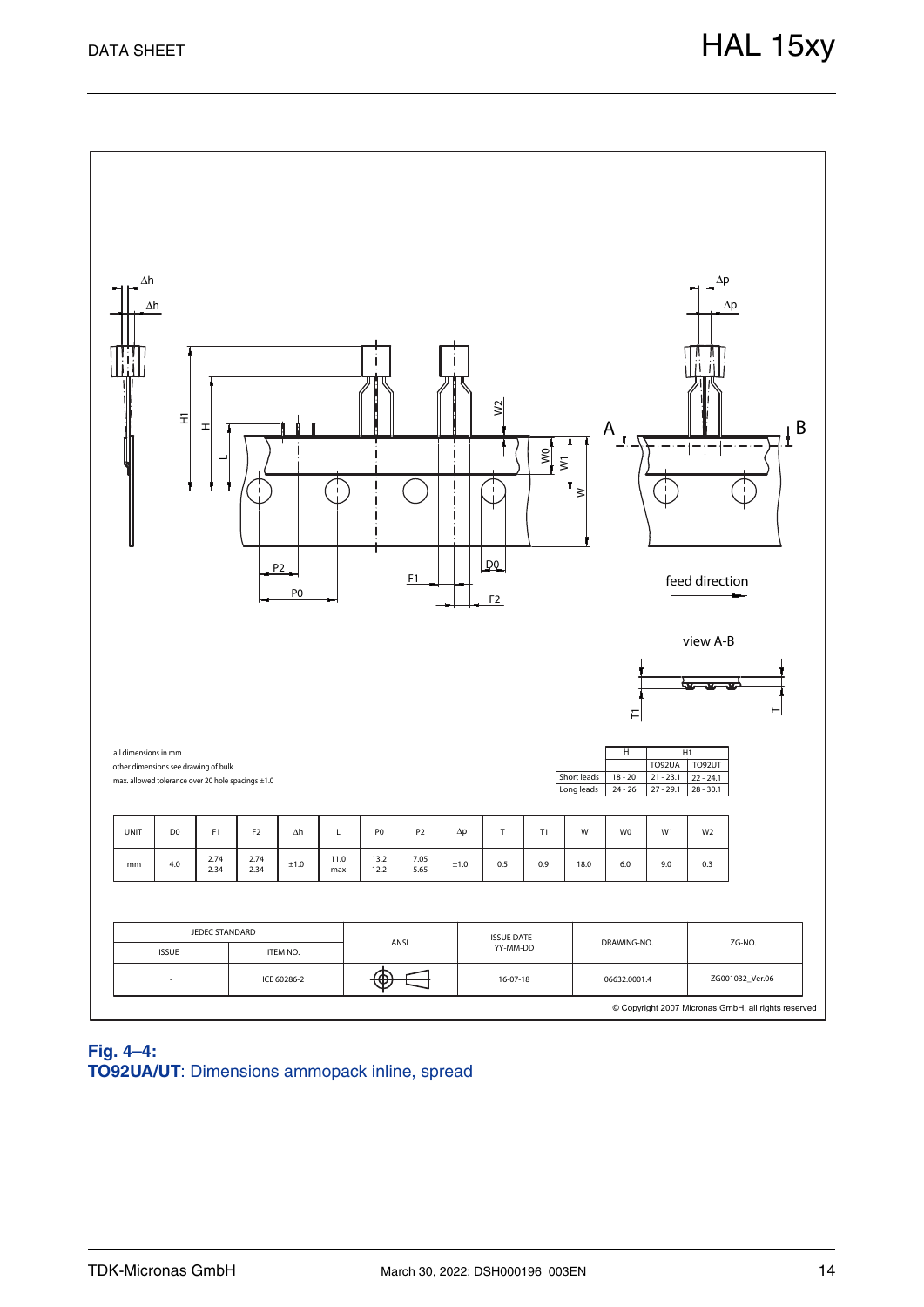# <span id="page-14-0"></span>**4.2. Soldering, Welding and Assembly**

Information related to solderability, welding, assembly, and second-level packaging is included in the document "Guidelines for the Assembly of Micronas Packages". It is available on the TDK-Micronas website [\(http://www.micronas.com/en/service-center/](http://www.micronas.com/en/service-center/downloads) [downloads](http://www.micronas.com/en/service-center/downloads)) or on the service portal [\(http://service.micronas.com\)](http://service.micronas.com).

# <span id="page-14-1"></span>**4.3. Pin Connections (from Top Side, example HAL 1502) and Short Descriptions**







**Table 4–1:** Pin assignment.

| <b>Pin number</b> | <b>Name</b> | <b>Function</b> |
|-------------------|-------------|-----------------|
|                   | <b>VSUP</b> | Supply voltage  |
| 2                 | <b>GND</b>  | Ground          |
| 3                 | <b>OUT</b>  | Output          |

# <span id="page-14-2"></span>**4.4. Dimensions of Sensitive Area**

| <b>Parameter</b>            | Min. | Typ.             | Max. | Unit                 |
|-----------------------------|------|------------------|------|----------------------|
| Dimension of sensitive area |      | $100 \times 100$ |      | $\mu$ m <sup>2</sup> |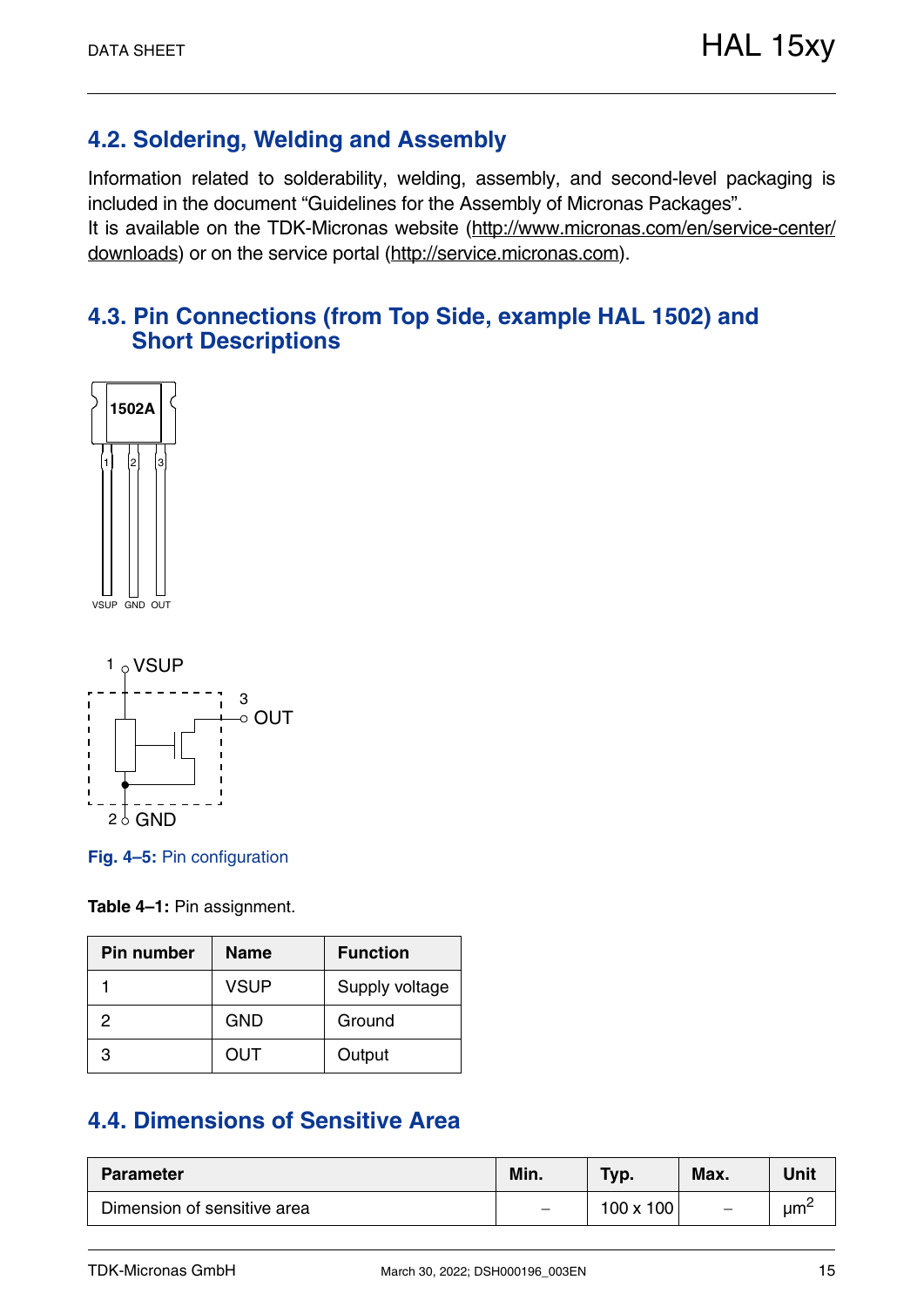# <span id="page-15-0"></span>**4.5. Absolute Maximum Ratings**

Stresses beyond those listed in the "Absolute Maximum Ratings" may cause permanent damage to the device. This is a stress rating only. Functional operation of the device at these conditions is not implied. Exposure to absolute maximum rating conditions for extended periods will affect device reliability.

This device contains circuitry to protect the inputs and outputs against damage due to high static voltages or electric fields; however, it is advised that normal precaution must be taken to avoid application of any voltage higher than absolute maximum-rated voltages to this circuit.

| <b>Symbol</b>        | <b>Parameter</b>                                 | <b>Pin No</b> | Min.   | Max. | Unit            | <b>Conditions</b>                                                                                     |
|----------------------|--------------------------------------------------|---------------|--------|------|-----------------|-------------------------------------------------------------------------------------------------------|
| T,                   | Junction temperature<br>range A                  |               | $-40$  | 190  | $^{\circ}C$     | $t < 96 h^{1}$                                                                                        |
| T <sub>storage</sub> | Transportation/Short-Term<br>Storage Temperature |               | $-55$  | 150  | $\rm ^{\circ}C$ | Device only with-<br>out packing mate-<br>rial                                                        |
| $V_{SUP}$            | Supply voltage                                   |               | $-18$  | 28   | $\vee$          | $t < 96 h^{1}$                                                                                        |
|                      |                                                  |               |        | 32   | V               | $t < 5$ min <sup>1)</sup>                                                                             |
|                      |                                                  |               |        | 40   | V               | $t < 10 \times 400$ ms<br>"Load-Dump" <sup>1)</sup><br>with series resistor<br>$R_V$ > 100 $\Omega$ . |
| $V_{OUT}$            | Output voltage                                   | 3             | $-0.5$ | 28   | V               | $t < 96 h^{1}$                                                                                        |
| Ιo                   | Output current                                   | 3             | —      | 65   | mA              |                                                                                                       |
| $I_{OR}$             | Reverse output current                           | 3             | $-50$  |      | mA              |                                                                                                       |
|                      | $1$ No cumulative stress                         |               |        |      |                 |                                                                                                       |

All voltages listed are referenced to ground (GND).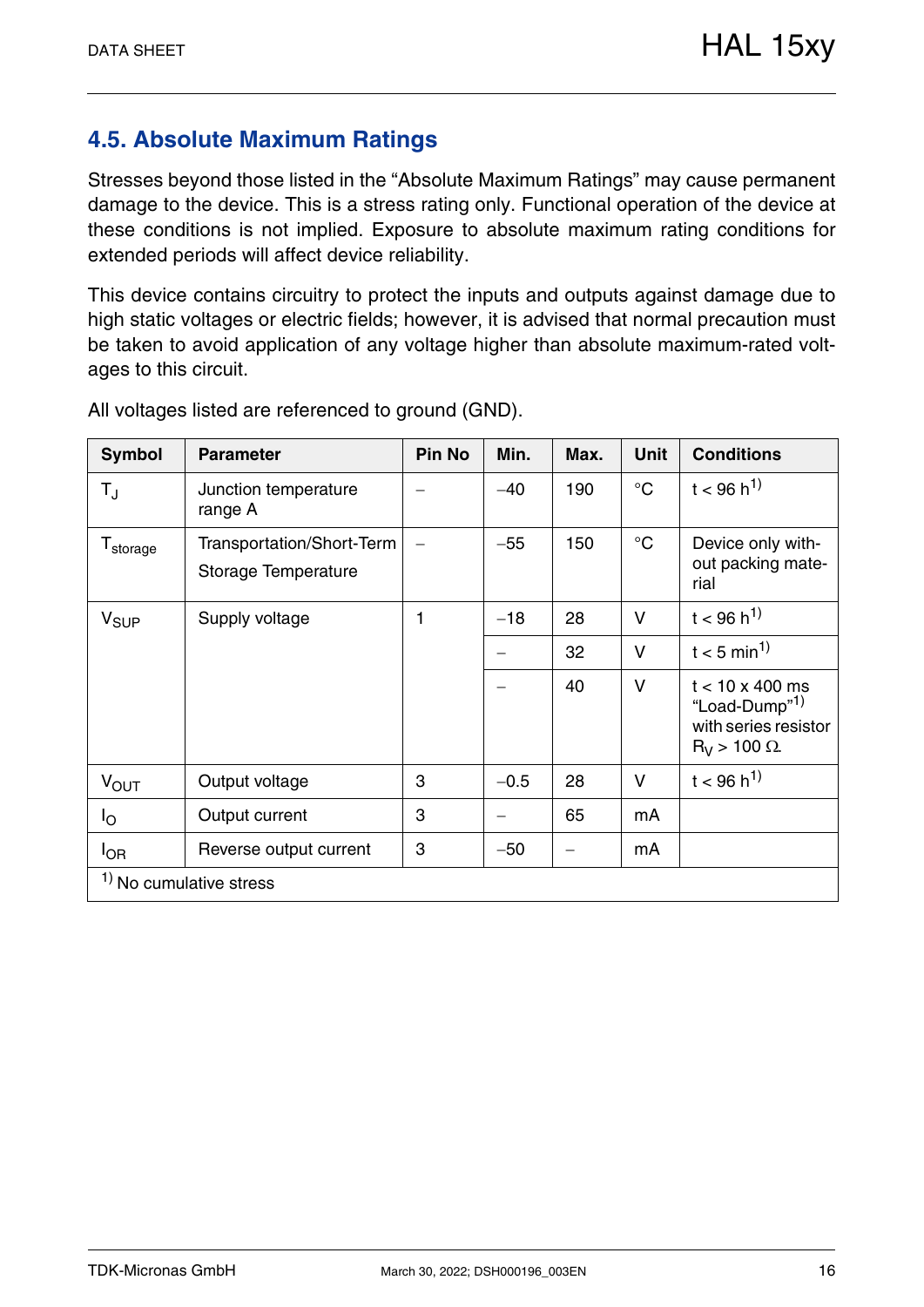# <span id="page-16-0"></span>**4.6. ESD and Latch-up**

The output pin has to be in High-Z for ESD measurements.

#### **Table 4–2:** ESD and latch-up

| <b>Symbol</b>    | <b>Parameter</b>                                                                                                  | Min.   | Max. | <b>Unit</b> |
|------------------|-------------------------------------------------------------------------------------------------------------------|--------|------|-------------|
| <b>I</b> latch   | Maximum latch-up free current at any pin (measure-<br>ment according to AEC Q100-004), class 1                    | $-100$ | 100  | mA          |
| $V_{HBM}$        | Human body model (according to AEC Q100-002)                                                                      | -8     | 8    | kV          |
| V <sub>CDM</sub> | Charged device model (according to AEC Q100-011)                                                                  | $-1$   |      | kV          |
| VSYSTEM_LEVEL    | Unpowered Gun Test (150 pF / 330 $\Omega$ or 330 pF / 2 k $\Omega$ )<br>according to ISO 10605-2008 <sup>1)</sup> | $-15$  | 15   | kV          |
|                  | <sup>1)</sup> Only valid with ESD System Level Application Circuit (see Fig. 5–2 on page 41)                      |        |      |             |

# <span id="page-16-1"></span>**4.7. Storage and Shelf Life**

Information related to storage conditions of Micronas sensors is included in the document "Guidelines for the Assembly of Micronas Packages". It gives recommendations linked to moisture sensitivity level and long-term storage. It is available on the TDK-Micronas website [\(http://www.micronas.com/en/service-center/download](http://www.micronas.com/en/service-center/downloads)s) or on the service portal ([http://service.micronas.com\)](http://service.micronas.com).

# <span id="page-16-3"></span><span id="page-16-2"></span>**4.8. Recommended Operating Conditions**

Functional operation of the device beyond those indicated in the "Recommended Operating Conditions" of this specification is not implied, may result in unpredictable behavior of the device, and may reduce reliability and lifetime.

| <b>Symbol</b>    | <b>Parameter</b>                                                                                                                                                   | Pin<br>No. | Min.  | Typ. | Max.              | <b>Unit</b> | <b>Conditions</b>                                                |  |  |  |
|------------------|--------------------------------------------------------------------------------------------------------------------------------------------------------------------|------------|-------|------|-------------------|-------------|------------------------------------------------------------------|--|--|--|
| $V_{SUP}$        | Supply voltage                                                                                                                                                     |            | 2.7   |      | 24                | ۷           |                                                                  |  |  |  |
| $T_{\rm J}$      | Junction temperature range $A^{1}$                                                                                                                                 |            | $-40$ |      | 170<br>150<br>125 | $^{\circ}C$ | t < 1000 h <sup>2)</sup><br>$t < 2500 h^{2}$<br>$t < 8000 h^{2}$ |  |  |  |
| $V_{\text{OUT}}$ | Output voltage                                                                                                                                                     | 3          |       |      | 24                | ۷           |                                                                  |  |  |  |
| $I_{\text{OUT}}$ | Output current                                                                                                                                                     | 3          |       |      | 25                | mA          |                                                                  |  |  |  |
|                  | <sup>1)</sup> Depends on the temperature profile of the application. Please contact TDK-Micronas for life time calculations.<br><sup>2)</sup> No cumulative stress |            |       |      |                   |             |                                                                  |  |  |  |

All voltages listed are referenced to ground (GND).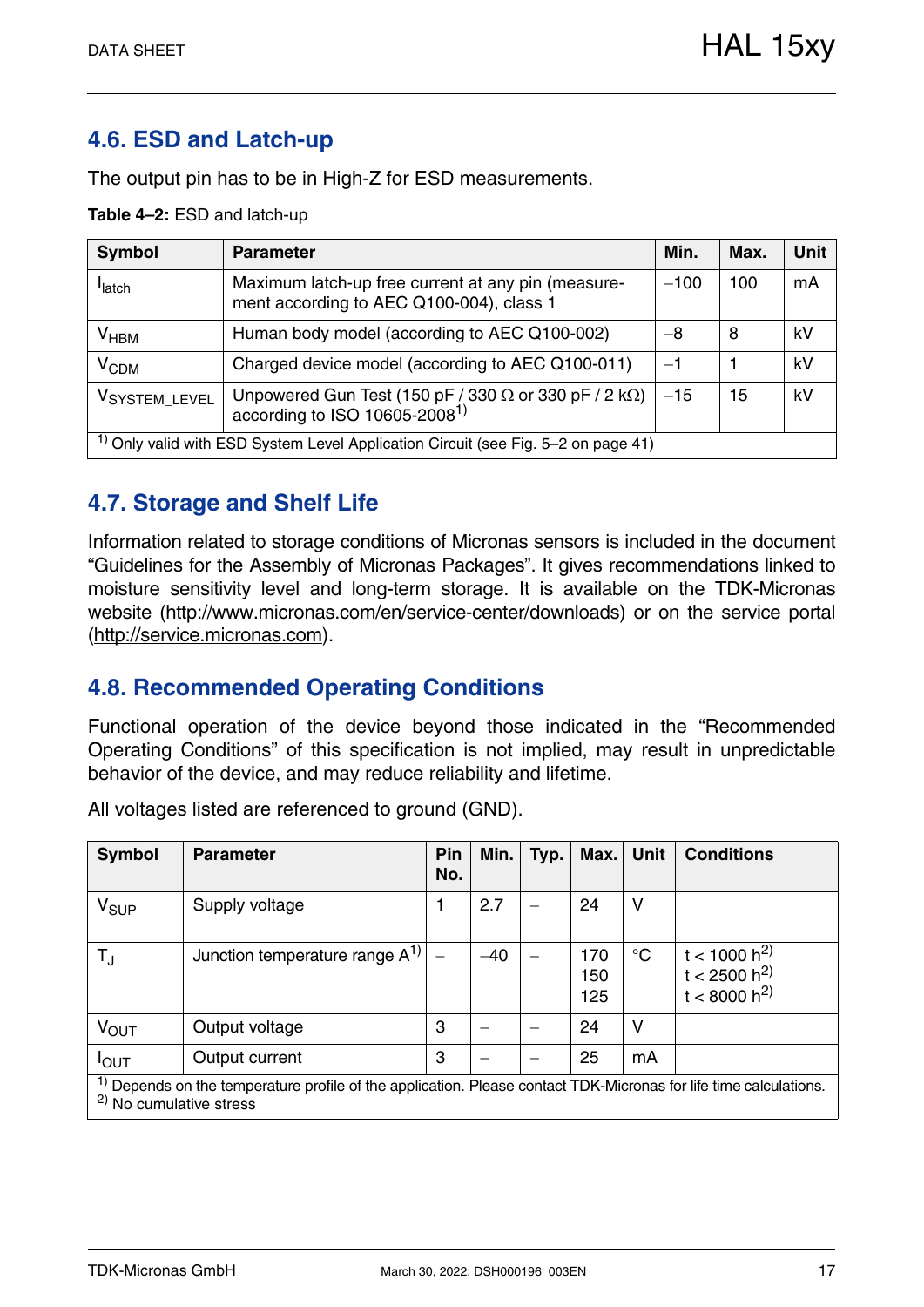# <span id="page-17-1"></span><span id="page-17-0"></span>**4.9. Characteristics**

at  $T_J = -40$  °C to 170 °C,  $V_{SUP} = 2.7$  V to 24.0 V,

at Recommended Operating Conditions if not otherwise specified in the column "Conditions". Typical Characteristics for  $T_{\rm J}$  = 25 °C and  $V_{\rm SLIP}$  = 12.0 V

| <b>Symbol</b>             | <b>Parameter</b>                                                        | Pin<br>No. | Min.                     | Typ.                     | Max.  | <b>Unit</b> | <b>Conditions</b>                                                                                         |
|---------------------------|-------------------------------------------------------------------------|------------|--------------------------|--------------------------|-------|-------------|-----------------------------------------------------------------------------------------------------------|
| <b>Supply</b>             |                                                                         |            |                          |                          |       |             |                                                                                                           |
| $V_{UV}$                  | Undervoltage threshold                                                  | 1          | 2.0                      | $\overline{\phantom{0}}$ | 2.7   | $\vee$      |                                                                                                           |
| $I_{\text{SUP}}$          | Supply current                                                          | 1          | 1.1                      | 1.6                      | 2.4   | mA          |                                                                                                           |
| <b>I</b> <sub>SUPR</sub>  | Reverse current                                                         | 1          | $-1$                     |                          |       | mA          | for $V_{\text{SUP}} = -18$ V                                                                              |
| <b>Port Output</b>        |                                                                         |            |                          |                          |       |             |                                                                                                           |
| $V_{ol}$                  | Port low output voltage                                                 |            |                          | 0.13                     | 0.4   | $\vee$      | $I_{\Omega} = 20 \text{ mA}$                                                                              |
|                           |                                                                         |            | $\overline{\phantom{0}}$ |                          | 0.5   | V           | $I_{O} = 25$ mA                                                                                           |
| <b>I</b> <sub>oleak</sub> | Output leakage current                                                  | 3          | $\overline{\phantom{0}}$ | 0.1                      | 10    | μA          |                                                                                                           |
| $t_{\rm f}$               | Output fall time <sup>1)</sup>                                          | 3          | $\overline{\phantom{0}}$ |                          | 1     | μs          | $V_{SUP} = 12 V$                                                                                          |
| $t_{r}$                   | Output rise time <sup>1)</sup>                                          | 3          | $\overline{\phantom{0}}$ | $\overline{\phantom{0}}$ | 1     | μs          | $R_1 = 820 \Omega$<br>$C_1 = 20 pF$                                                                       |
| <b>B</b> <sub>noise</sub> | Effective noise of mag-<br>netic switching points<br>(RMS) <sup>2</sup> |            |                          | 72                       |       | $\mu$ T     | For square wave sig-<br>nal with 12 kHz                                                                   |
| $t_{i}$                   | Output jitter (RMS) <sup>1)</sup>                                       | 3          |                          | ±0.58                    | ±0.72 | μs          | For square wave sig-<br>nal with 1 kHz. Jitter<br>is evenly distributed<br>between $-1$ µs and<br>$+1$ µs |
| $t_{d}$                   | Delay time <sup>2)</sup> 3)                                             | 3          |                          | 16                       | 21    | μs          |                                                                                                           |
| t <sub>samp</sub>         | Output refresh period <sup>2)</sup>                                     | 3          | 1.6                      | 2.2                      | 3.0   | μs          |                                                                                                           |
| $t_{en}$                  | Enable time of output<br>after exceeding of $V_{UV}$ <sup>4)</sup>      | 3          | 20                       | 50                       | 60    | μs          | $V_{SIIP} = 12 V$<br>$B > B_{on} + 2$ mT or<br>$B < B_{off} - 2 mT$                                       |

<sup>1)</sup> Characterized on small sample size, not tested.

<sup>2)</sup> Guaranteed by design

 $3)$  Systematic delay between magnetic threshold reached and output switching

 $^{4)}$  If power-on self-test is executed,  $t_{en}$  will be extended by power-on self-test period [\(see Section 3.2. on page 9\)](#page-8-3)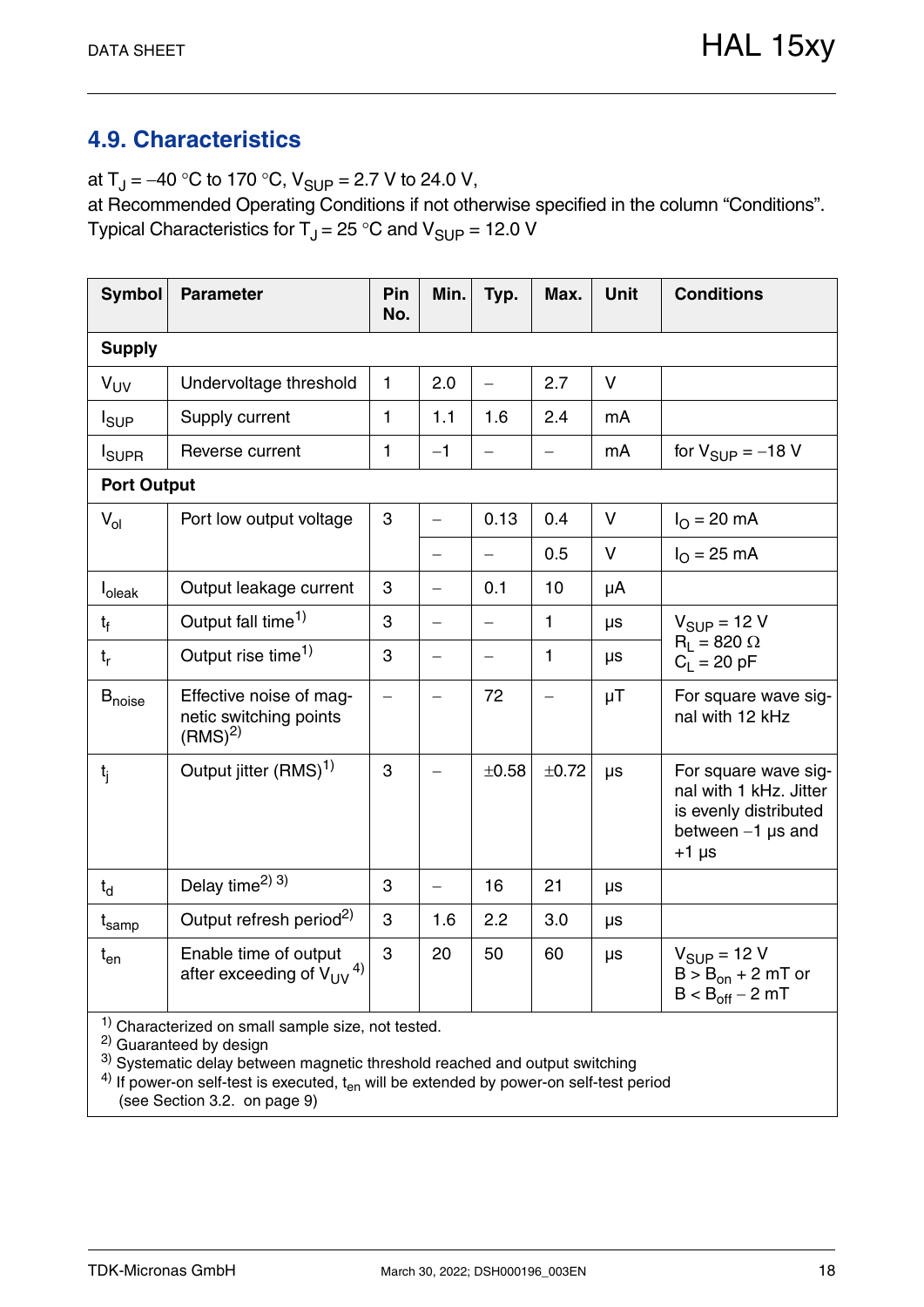| <b>Symbol</b>       | <b>Parameter</b>                                       | Pin<br>No.               | Min.                     | Typ. | Max. | <b>Unit</b>        | <b>Conditions</b>               |
|---------------------|--------------------------------------------------------|--------------------------|--------------------------|------|------|--------------------|---------------------------------|
|                     | <b>Power-on Self-Test</b>                              |                          |                          |      |      |                    |                                 |
| VOUTtrig            | Triggering Voltage at<br>output <sup>2)</sup>          | 3                        | 1.7                      |      |      | $\vee$             |                                 |
| t <sub>dsamp</sub>  | Double sample period <sup>2)</sup>                     | $\equiv$                 | 3.2                      | 4.4  | 6.0  | μs                 |                                 |
| t <sub>strtp</sub>  | Start of first sampling<br>window <sup>2)</sup>        |                          |                          |      | 4    | t <sub>dsamp</sub> |                                 |
| $t_{\sf flxp}$      | End of first sampling<br>window <sup>2</sup>           |                          | 9                        |      |      | t <sub>dsamp</sub> |                                 |
| $t_{strtn}$         | Start of second sam-<br>pling window <sup>2)</sup>     | $\overline{\phantom{0}}$ | $\overline{\phantom{0}}$ |      | 10   | t <sub>dsamp</sub> |                                 |
| $t_{\text{flux}}$   | End of second sam-<br>pling window <sup>2)</sup>       |                          | 31                       |      |      | t <sub>dsamp</sub> |                                 |
| t <sub>strtno</sub> | Start of first normal<br>operation value <sup>2)</sup> |                          |                          | 36.5 | 37   | t <sub>dsamp</sub> |                                 |
| Package             |                                                        |                          |                          |      |      |                    |                                 |
| $R_{thja}$          | <b>Thermal Resistance</b><br>junction to air           |                          |                          |      | 234  | K/W                | Determined with a<br>1s0p board |
|                     |                                                        |                          |                          |      | 180  | K/W                | Determined with a<br>1s1p board |
|                     |                                                        |                          |                          |      | 159  | K/W                | Determined with a<br>2s2p board |
| $R_{thic}$          | <b>Thermal Resistance</b><br>junction to case          |                          |                          |      | 58   | K/W                | Determined with a<br>1s0p board |
|                     |                                                        |                          |                          |      | 55   | K/W                | Determined with a<br>1s1p board |
|                     |                                                        |                          |                          |      | 53   | K/W                | Determined with a<br>2s2p board |
|                     | <sup>2)</sup> Guaranteed by design                     |                          |                          |      |      |                    |                                 |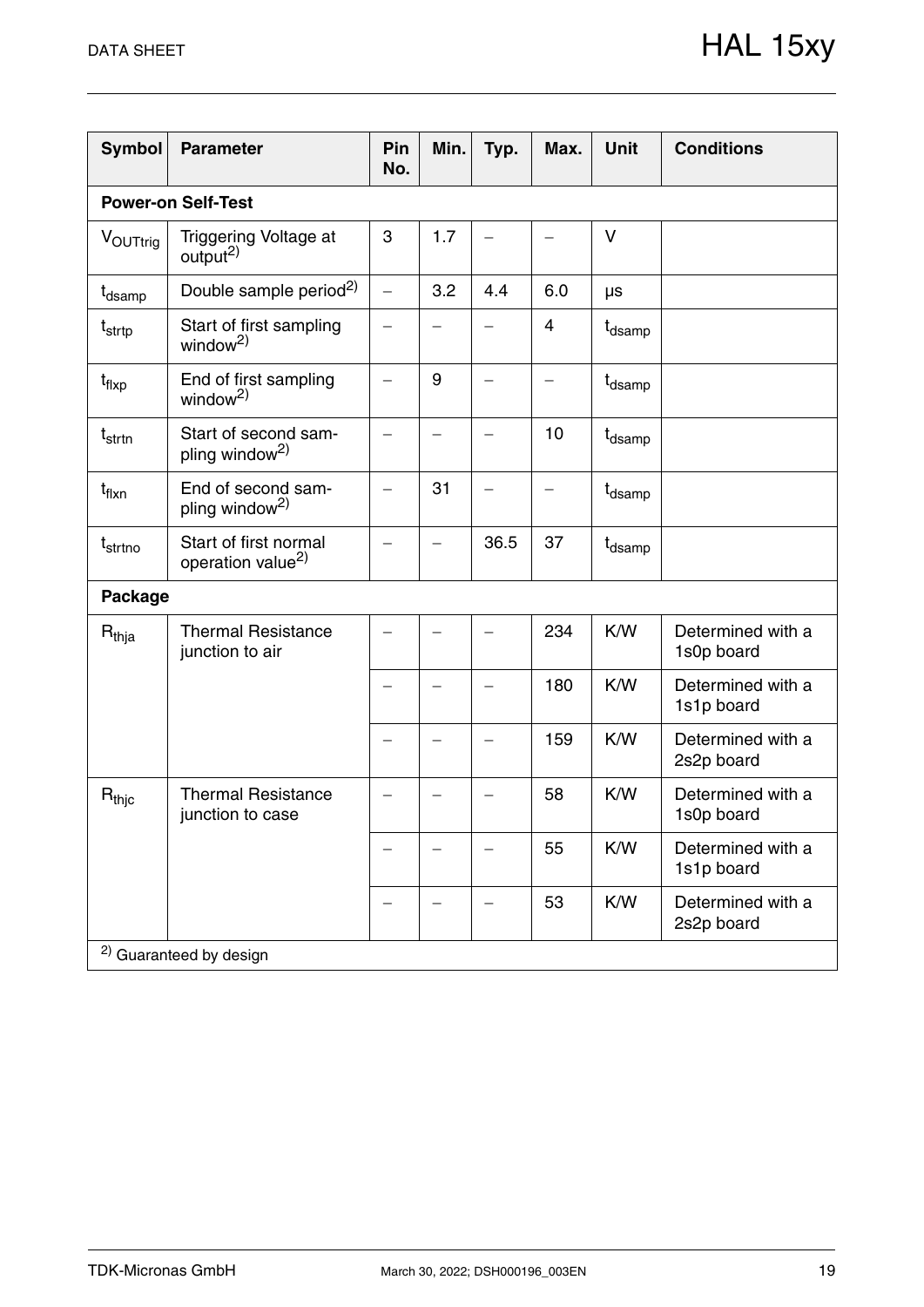# <span id="page-19-0"></span>**4.10. HAL 1501 Magnetic Characteristics**

The HAL 1501 bipolar Hall-switch provides highest sensitivity [\(see Fig. 4–6 on page 20\).](#page-19-1)

The output turns to Low-Z with the magnetic south pole on the top side of the package and turns to High-Z with the magnetic north pole on the top side. The output state is not defined if the magnetic field is removed again.

For correct functioning in the application, the sensor requires both magnetic polarities (north and south) on the top side of the package.

#### **Magnetic Features:**

- switching type: bipolar
- very high sensitivity
- typical  $B_{ON}$ : 0.4 mT at room temperature
- typical  $B_{\text{OFF}}$ : –0.4 mT at room temperature
- operates with static magnetic fields and dynamic magnetic fields up to 12 kHz
- typical temperature coefficient of magnetic switching points is 0 ppm/K at room temperature

### **Applications**

The HAL 1501 is the optimal sensor for all applications with alternating magnetic signals and weak magnetic amplitude at the sensor position such as:

- applications with large air gap or weak magnets
- revolutions per minute (RPM) or other counting measurement, e.g. window lifter and sunroof
- commutation of brushless DC motors
- position detection, such as for gear-shift lever and electric parking brake
- magnetic encoders



#### <span id="page-19-1"></span>**Fig. 4–6:** Definition of magnetic switching points for the HAL 1501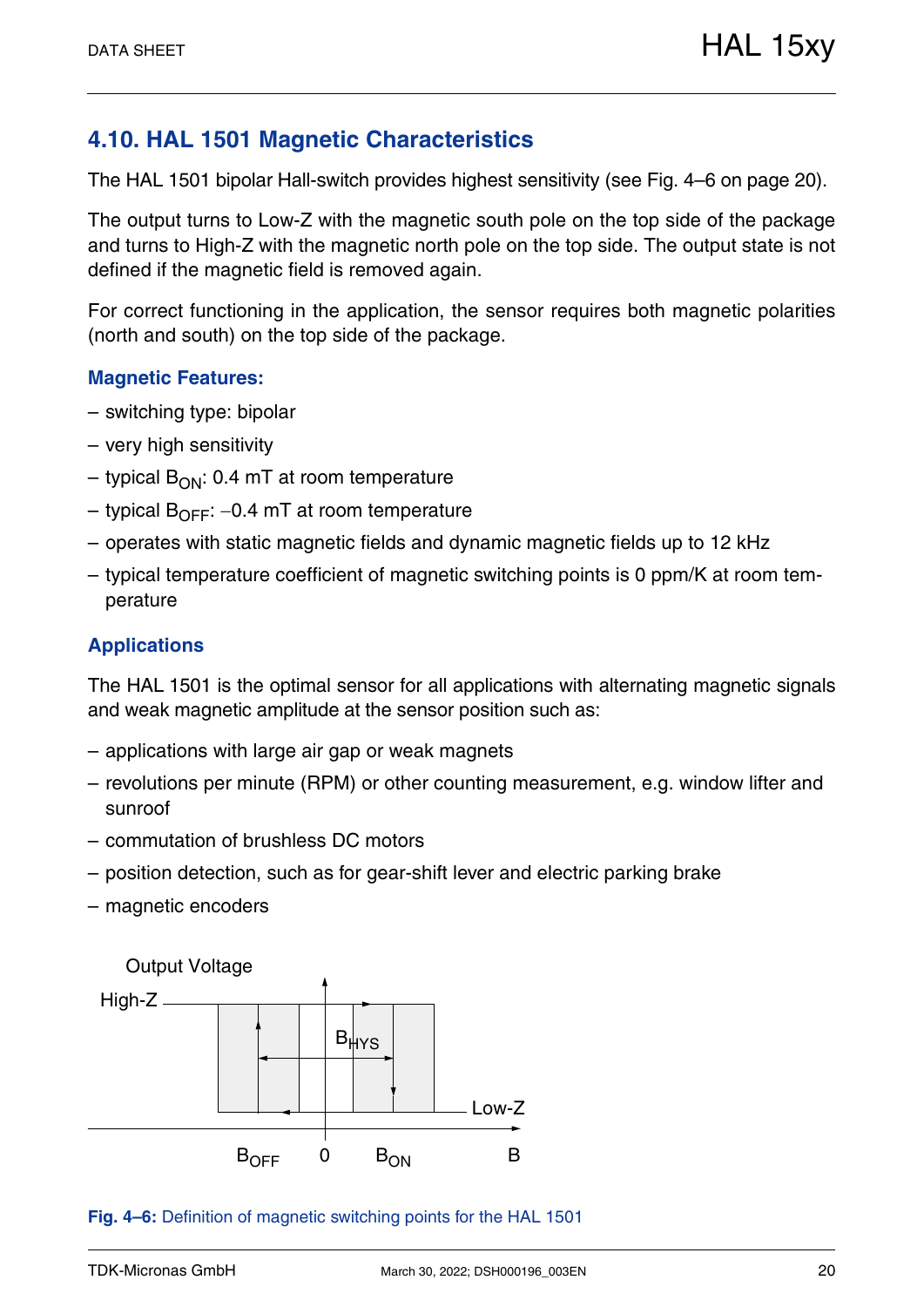at T<sub>J</sub> = -40 °C to 170 °C, V<sub>SUP</sub> = 2.7 V to 24.0 V, Typical Characteristics for  $V_{\text{SUP}} = 12.0 \text{ V}$ 

Magnetic flux density values of switching points: Positive flux density values refer to the magnetic south pole at the top side of the package.

| <b>Parameter</b> | On point $B_{ON}$ |      |      | Off point $B_{\text{OFF}}$ |         |      | Hysteresis B <sub>HYS</sub> | Unit |      |    |
|------------------|-------------------|------|------|----------------------------|---------|------|-----------------------------|------|------|----|
| TJ.              | Min.              | Typ. | Max. | Min.                       | Typ.    | Max. | Min.                        | Typ. | Max. |    |
| $-40 °C$         | $-0.6$            | 0.5  | 1.6  | $-1.6$                     | $-0.5$  | 0.6  |                             | 1.0  |      | mT |
| 25 °C            | $-0.5$            | 0.4  | 1.5  | $-1.5$                     | $-0.4$  | 0.5  |                             | 0.8  |      | mT |
| 170 °C           | $-1.0$            | 0.35 | 2.0  | $-2.0$                     | $-0.35$ | 1.0  |                             | 0.7  |      | mT |

The hysteresis is the difference between the switching points  $B_{HYS} = |B_{ON} - B_{OFF}|$ 

**Note** Regarding switching points, temperature coefficients, and B-field switching frequency, customized derivatives via mask option are possible. For more information contact TDK-Micronas.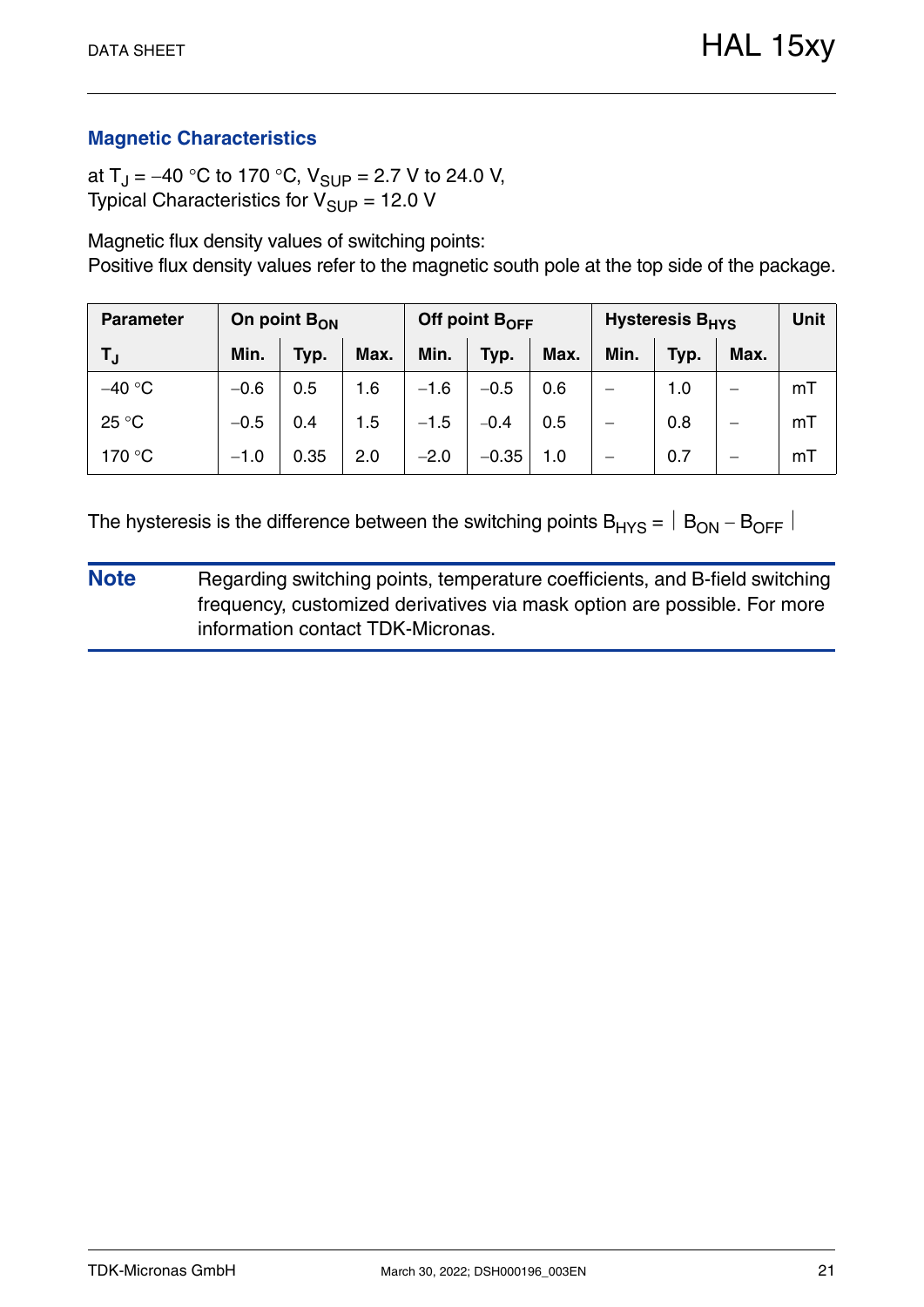# <span id="page-21-0"></span>**4.11. HAL 1502 Magnetic Characteristics**

The HAL 1502 Hall-latch provides highest sensitivity [\(see Fig. 4–7 on page 22\)](#page-21-1).

The output turns to Low-Z with the magnetic south pole on the top side of the package and turns to High-Z with the magnetic north pole on the top side. The output does not change if the magnetic field is removed. For changing the output state, the opposite magnetic field polarity must be applied.

For correct functioning in the application, the sensor requires both magnetic polarities (north and south) on the top side of the package.

#### **Magnetic Features:**

- switching type: latching
- high sensitivity
- typical  $B_{ON}$ : 2.5 mT at room temperature
- typical  $B_{\text{OFF}}$ : –2.5 mT at room temperature
- operates with static magnetic fields and dynamic magnetic fields up to 12 kHz
- $-$  typical temperature coefficient of magnetic switching points is  $-1000$  ppm/K at room temperature

### **Applications**

The HAL 1502 is the optimal sensor for all applications with alternating magnetic signals and weak magnetic amplitude at the sensor position such as:

- applications with large air gap or weak magnets
- revolutions per minute (RPM) or other counting measurement, e.g. window lifter and sunroof
- commutation of brushless DC motors
- position detection, such as for adaptive front lighting and electric parking brake
- magnetic encoders



<span id="page-21-1"></span>**Fig. 4–7:** Definition of magnetic switching points for the HAL 1502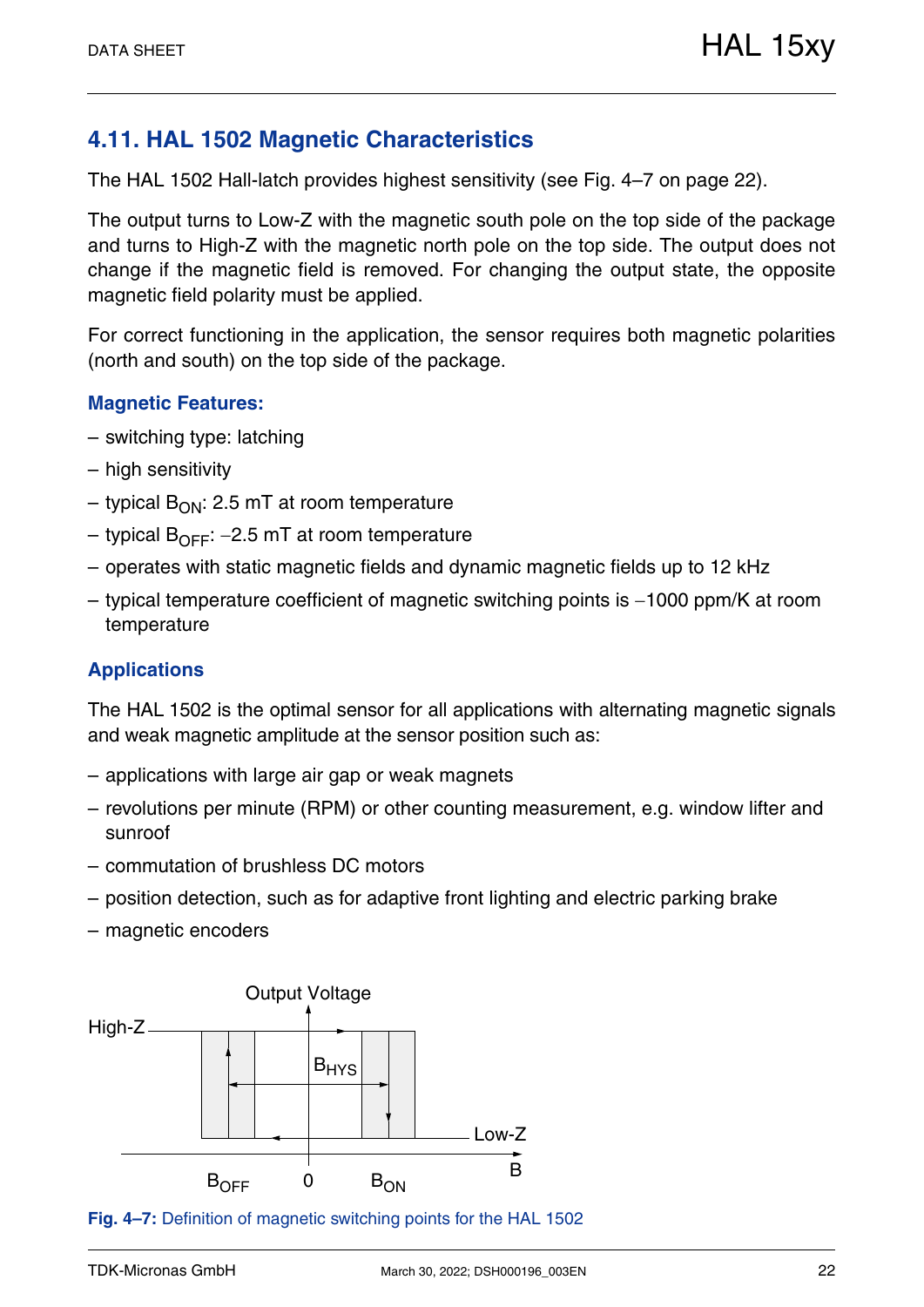at T<sub>J</sub> = -40 °C to 170 °C, V<sub>SUP</sub> = 2.7 V to 24.0 V, Typical Characteristics for  $V_{\text{SUP}} = 12.0 \text{ V}$ 

Magnetic flux density values of switching points: Positive flux density values refer to the magnetic south pole at the top side of the package.

| <b>Parameter</b> | On point $B_{ON}$ |      |      |        | Off point $B_{\text{OFF}}$ |        | <b>Hysteresis B<sub>HYS</sub></b> | Unit |      |    |
|------------------|-------------------|------|------|--------|----------------------------|--------|-----------------------------------|------|------|----|
| TJ.              | Min.              | Typ. | Max. | Min.   | Typ.                       | Max.   | Min.                              | Typ. | Max. |    |
| $-40$ °C         | 1.3               | 2.8  | 4.3  | $-4.3$ | $-2.8$                     | $-1.3$ |                                   | 5.6  | –    | mT |
| 25 °C            | 1.0               | 2.5  | 4.0  | $-4.0$ | $-2.5$                     | $-1.0$ | $\overline{\phantom{0}}$          | 5.0  | —    | mT |
| 170 °C           | 0.8               | 2.3  | 3.8  | $-3.8$ | $-2.3$                     | $-0.8$ | —                                 | 4.6  | –    | mT |

The hysteresis is the difference between the switching points  $B_{HYS} = |B_{ON} - B_{OFF}|$ 

**Note** Regarding switching points, temperature coefficients and B-field switching frequency, customized derivatives via mask option are possible. For more information contact TDK-Micronas.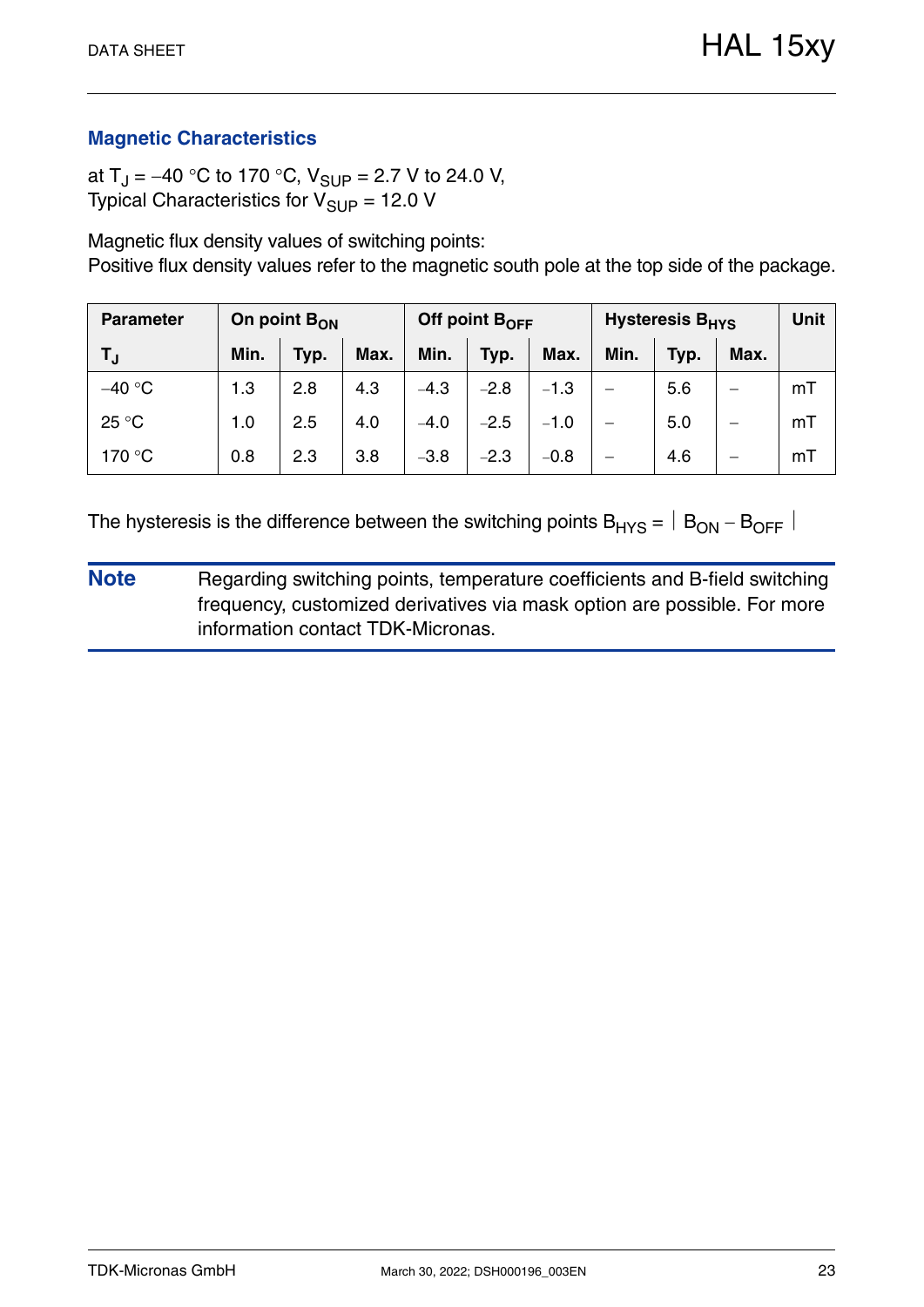# <span id="page-23-0"></span>**4.12. HAL 1503 Magnetic Characteristics**

The HAL 1503 unipolar Hall-switch provides high sensitivity [\(see Fig. 4–8 on page 24\)](#page-23-1).

The output turns to Low-Z with the magnetic south pole on the top side of the package and turns to High-Z if the magnetic field is removed. The sensor does not respond to the magnetic north pole on the top side of the package.

For correct functioning in the application, the sensor requires only the magnetic south pole on the top side of the package.

#### **Magnetic Features:**

- switching type: unipolar
- high sensitivity
- typical  $B_{ON}$ : 5.5 mT at room temperature
- typical  $B_{\text{OFF}}$ : 3.7 mT at room temperature
- operates with static magnetic fields and dynamic magnetic fields up to 12 kHz
- $-$  typical temperature coefficient of magnetic switching points is  $-1000$  ppm/K at room temperature

### **Applications**

The HAL 1503 is the optimal sensor for all applications with one magnetic polarity and weak magnetic amplitude at the sensor position, such as:

- clutch position detection
- electric parking brake
- brake light switch
- brake pedal position detection
- steering wheel lock
- door handle



<span id="page-23-1"></span>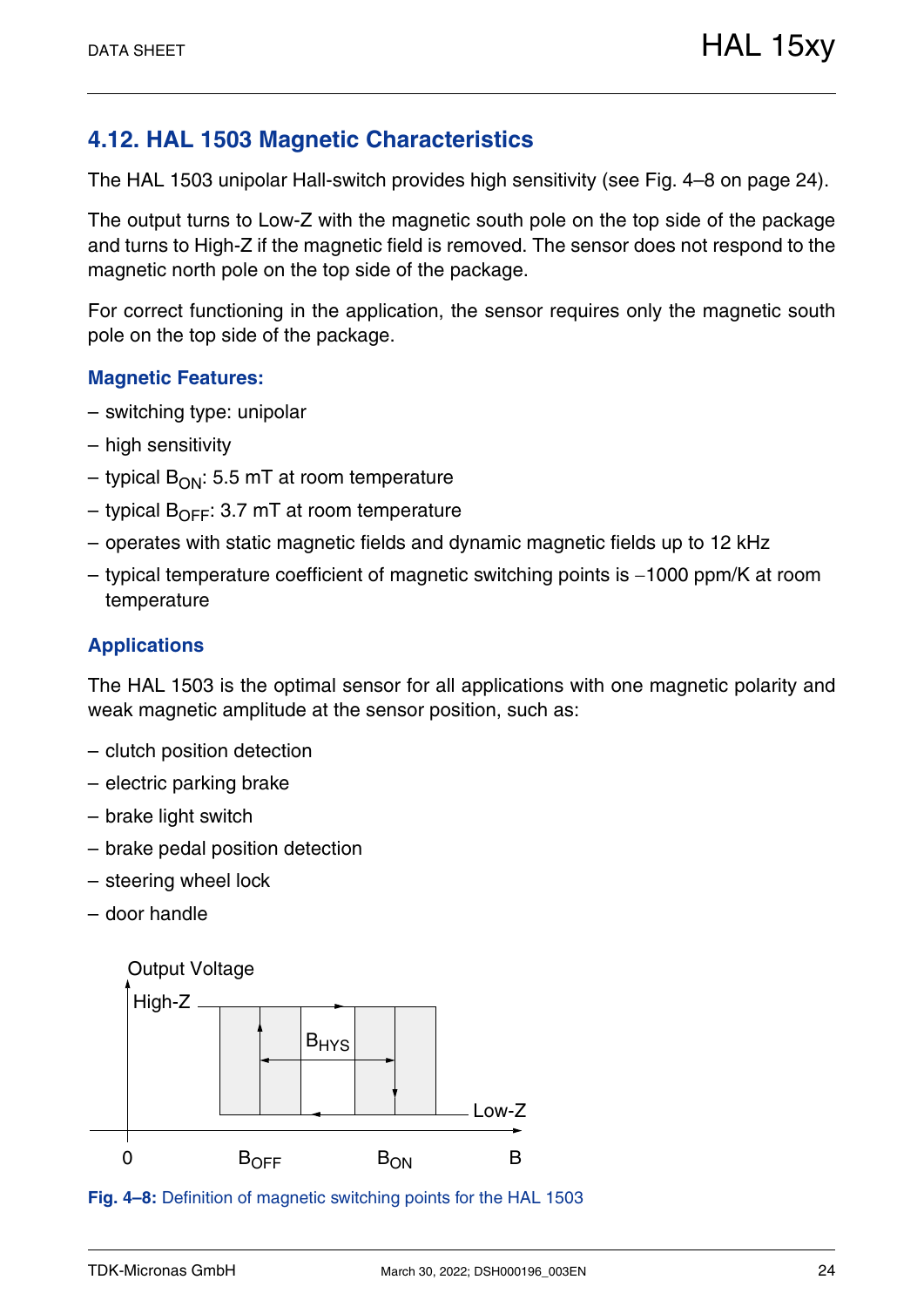at T<sub>J</sub> = -40 °C to 170 °C, V<sub>SUP</sub> = 2.7 V to 24.0 V, Typical Characteristics for  $V_{\text{SUP}} = 12.0 \text{ V}$ 

Magnetic flux density values of switching points: Positive flux density values refer to the magnetic south pole at the top side of the package.

| <b>Parameter</b> | On point $B_{ON}$ |      |      |      | Off point $B_{OFF}$ |      | <b>Hysteresis B<sub>HYS</sub></b> | <b>Unit</b> |      |    |
|------------------|-------------------|------|------|------|---------------------|------|-----------------------------------|-------------|------|----|
| TJ               | Min.              | Typ. | Max. | Min. | Typ.                | Max. | Min.                              | Typ.        | Max. |    |
| $-40$ °C         | 4.4               | 6.1  | 7.6  | 2.4  | 4.0                 | 5.7  | —                                 | 2.1         |      | mT |
| 25 °C            | 3.8               | 5.5  | 7.1  | 2.1  | 3.7                 | 5.5  | —                                 | 1.8         | —    | mT |
| 170 °C           | 3.0               | 5.0  | 6.7  | 1.8  | 3.6                 | 5.5  |                                   | 1.4         | –    | mT |

The hysteresis is the difference between the switching points  $B_{HYS} = |B_{ON} - B_{OFF}|$ 

**Note** Regarding switching points, temperature coefficients and B-field switching frequency, customized derivatives via mask option are possible. For more information contact TDK-Micronas.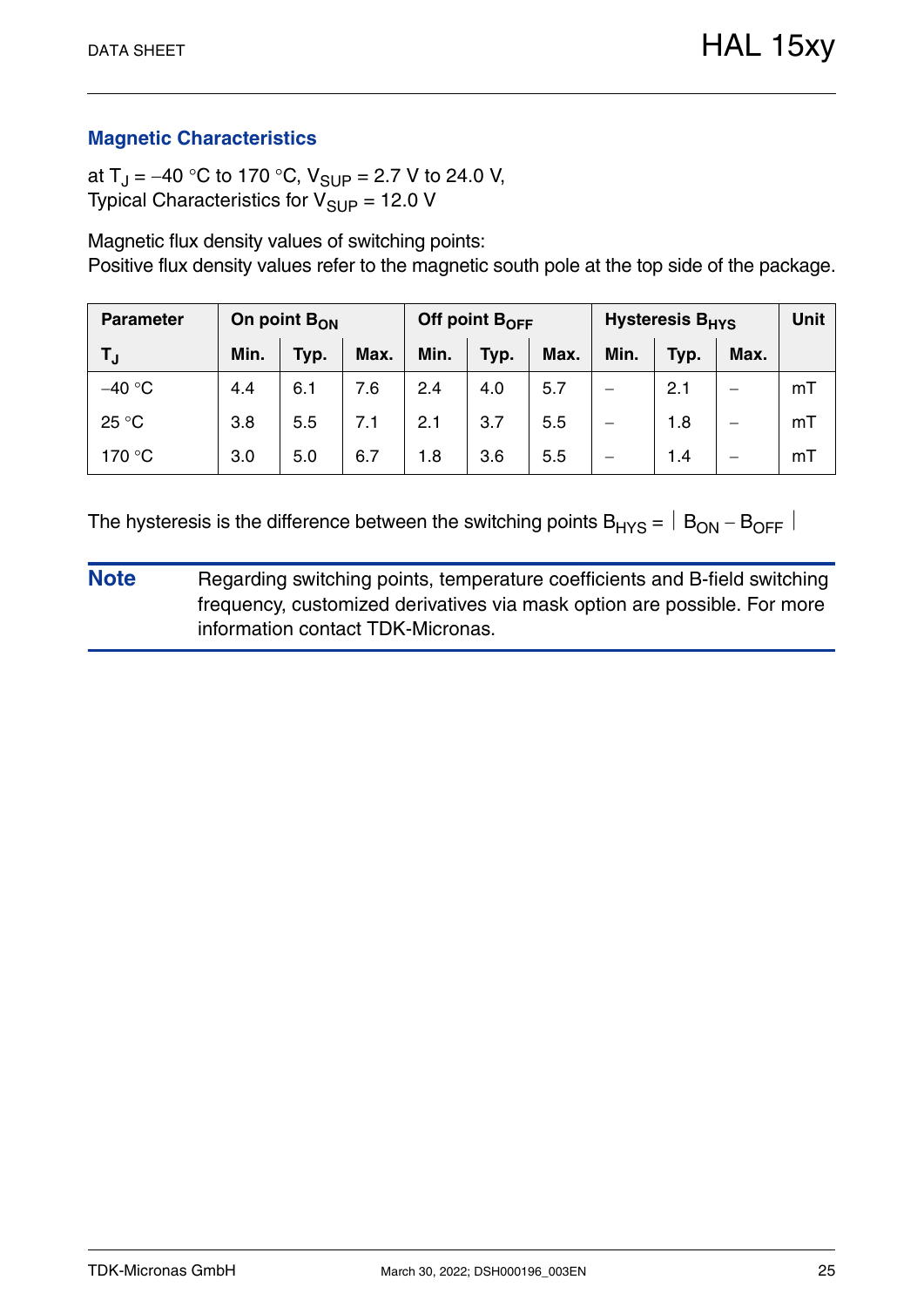# <span id="page-25-0"></span>**4.13. HAL 1504 Magnetic Characteristics**

The HAL 1504 Hall latch provides high sensitivity [\(see Fig. on page 26\)](#page-25-1).

The output turns to Low-Z with the magnetic south pole on the top side of the package and turns to High-Z with the magnetic north pole on the top side. The output does not change if the magnetic field is removed. For changing the output state, the opposite magnetic field polarity must be applied.

For correct functioning in the application, the sensor requires both magnetic polarities (north and south) on the top side of the package.

#### **Magnetic Features:**

- switching type: latching
- high sensitivity
- typical BON: 7.6 mT at room temperature
- $-$  typical BOFF:  $-7.6$  mT at room temperature
- operates with static magnetic fields and dynamic magnetic fields up to 12 kHz
- $-$  typical temperature coefficient of magnetic switching points is  $-1200$  ppm/K at room temperature

### **Applications**

The HAL 1504 is the optimal sensor for all applications with alternating magnetic signals such as:

- applications with large air gap or weak magnets
- revolutions per minute (RPM) or other counting measurement, e.g. window lifter and sunroof
- commutation of brushless DC motors
- position detection, such as for gear-shift lever and electric parking brake
- magnetic encoders

<span id="page-25-1"></span>

**Fig. 4–9:** Definition of magnetic switching points for the HAL 1504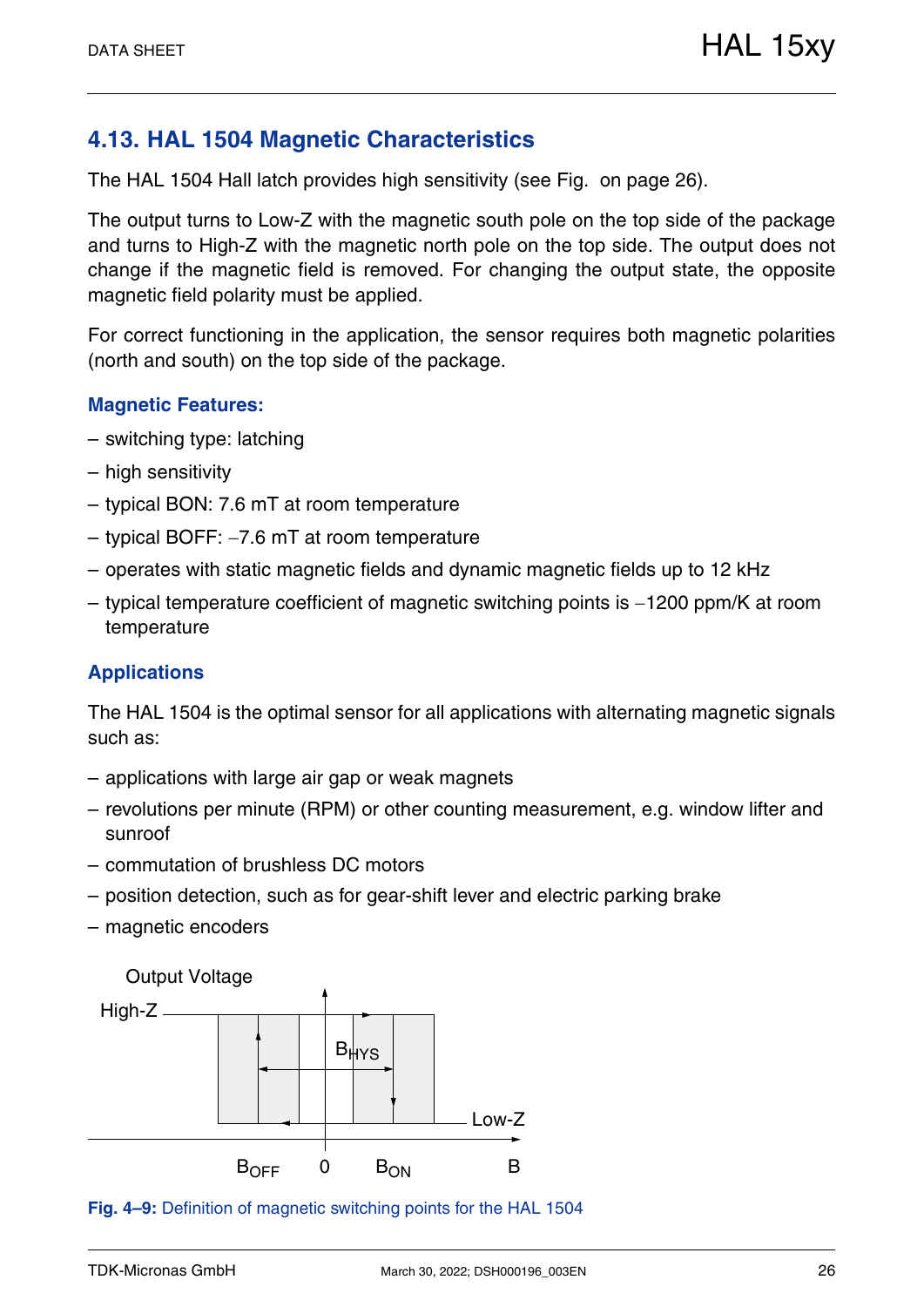at TJ =  $-40$  °C to 170 °C, VSUP = 2.7 V to 24.0 V, Typical Characteristics for VSUP = 12.0 V

Magnetic flux density values of switching points: Positive flux density values refer to the magnetic south pole at the top side of the package.

| <b>Parameter</b> | On point $B_{ON}$ |      |      |         | Off point $B_{OFF}$ |        | Hysteresis B <sub>HYS</sub> | <b>Unit</b> |      |    |
|------------------|-------------------|------|------|---------|---------------------|--------|-----------------------------|-------------|------|----|
| T』               | Min.              | Typ. | Max. | Min.    | Typ.                | Max.   | Min.                        | Typ.        | Max. |    |
| $-40 °C$         | 6.4               | 8.4  | 10.8 | $-10.8$ | $-8.6$              | $-6.4$ |                             | 17.0        |      | mT |
| 25 °C            | 6.0               | 7.6  | 10.0 | $-10$   | $-7.6$              | $-6.0$ |                             | 15.2        |      | mT |
| 170 °C           | 4.0               | 6.4  | 8.9  | $-8.9$  | $-6.4$              | $-4.0$ |                             | 12.8        |      | mT |

The hysteresis is the difference between the switching points BHYS =  $\vert$  BON - BOFF  $\vert$ 

**Note** Regarding switching points, temperature coefficients, and B-field switching frequency, customized derivatives via mask option are possible. For more information contact TDK-Micronas.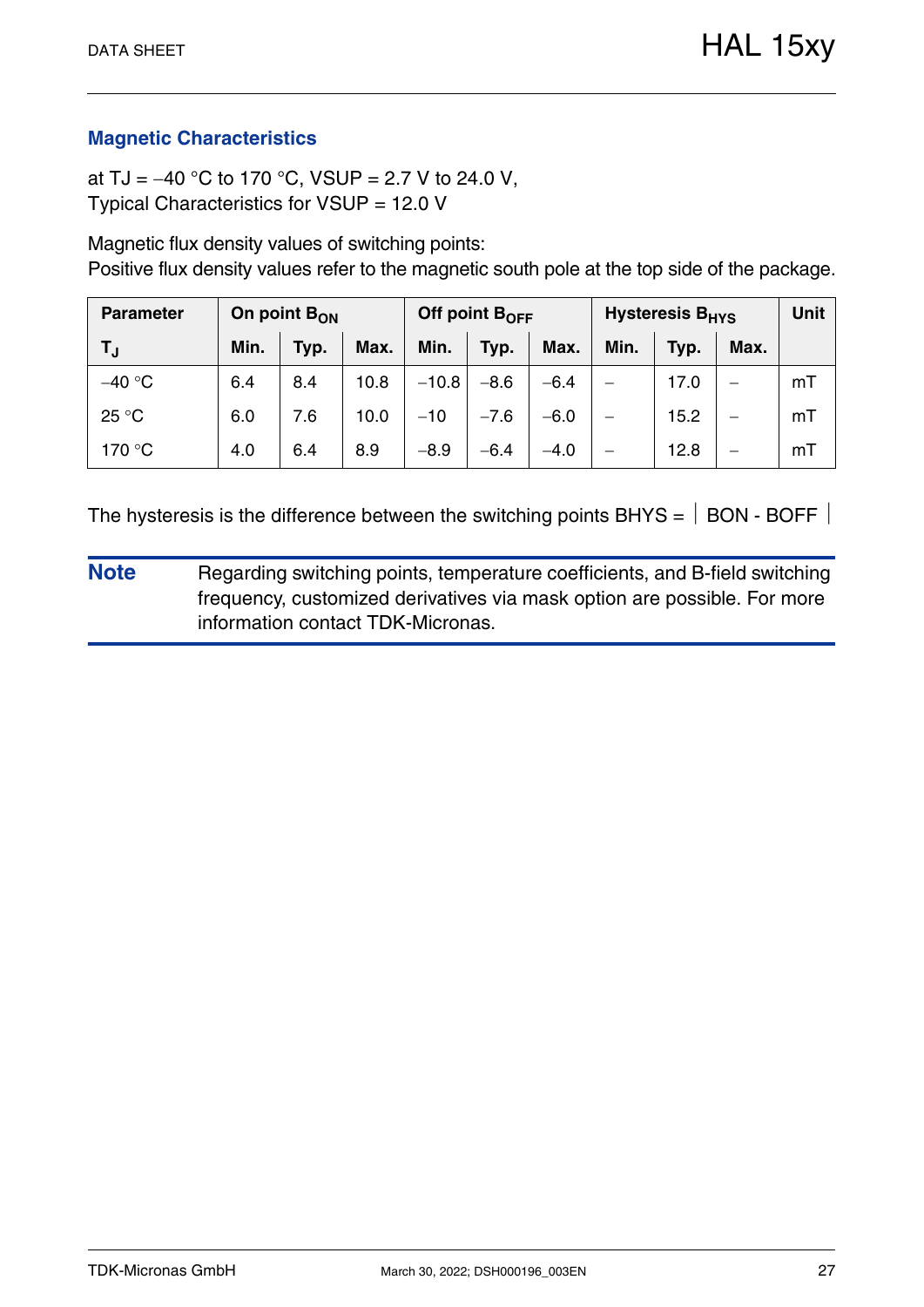# <span id="page-27-0"></span>**4.14. HAL 1505 Magnetic Characteristics**

The HAL 1505 Hall-latch provides medium sensitivity [\(see Fig. 4–10 on page 28\).](#page-27-1)

The output turns to Low-Z with the magnetic south pole on the top side of the package and turns to High-Z with the magnetic north pole on the top side. The output does not change if the magnetic field is removed. For changing the output state, the opposite magnetic field polarity must be applied.

For correct functioning in the application, the sensor requires both magnetic polarities (north and south) on the top side of the package.

#### **Magnetic Features:**

- switching type: latching
- medium sensitivity
- typical BON: 13.5 mT at room temperature
- $-$  typical BOFF:  $-13.5$  mT at room temperature
- operates with static magnetic fields and dynamic magnetic fields up to 12 kHz
- $-$  typical temperature coefficient of magnetic switching points is  $-1200$  ppm/K at room temperature

### **Applications**

The HAL 1505 is the optimal sensor for all applications with alternating magnetic signals such as:

- applications with large air gap or weak magnets
- revolutions per minute (RPM) or other counting measurement, e.g. window lifter and sunroof
- commutation of brushless DC motors
- position detection, such as for adaptive front lighting and electric parking brake
- magnetic encoders



<span id="page-27-1"></span>**Fig. 4–10:** Definition of magnetic switching points for the HAL 1505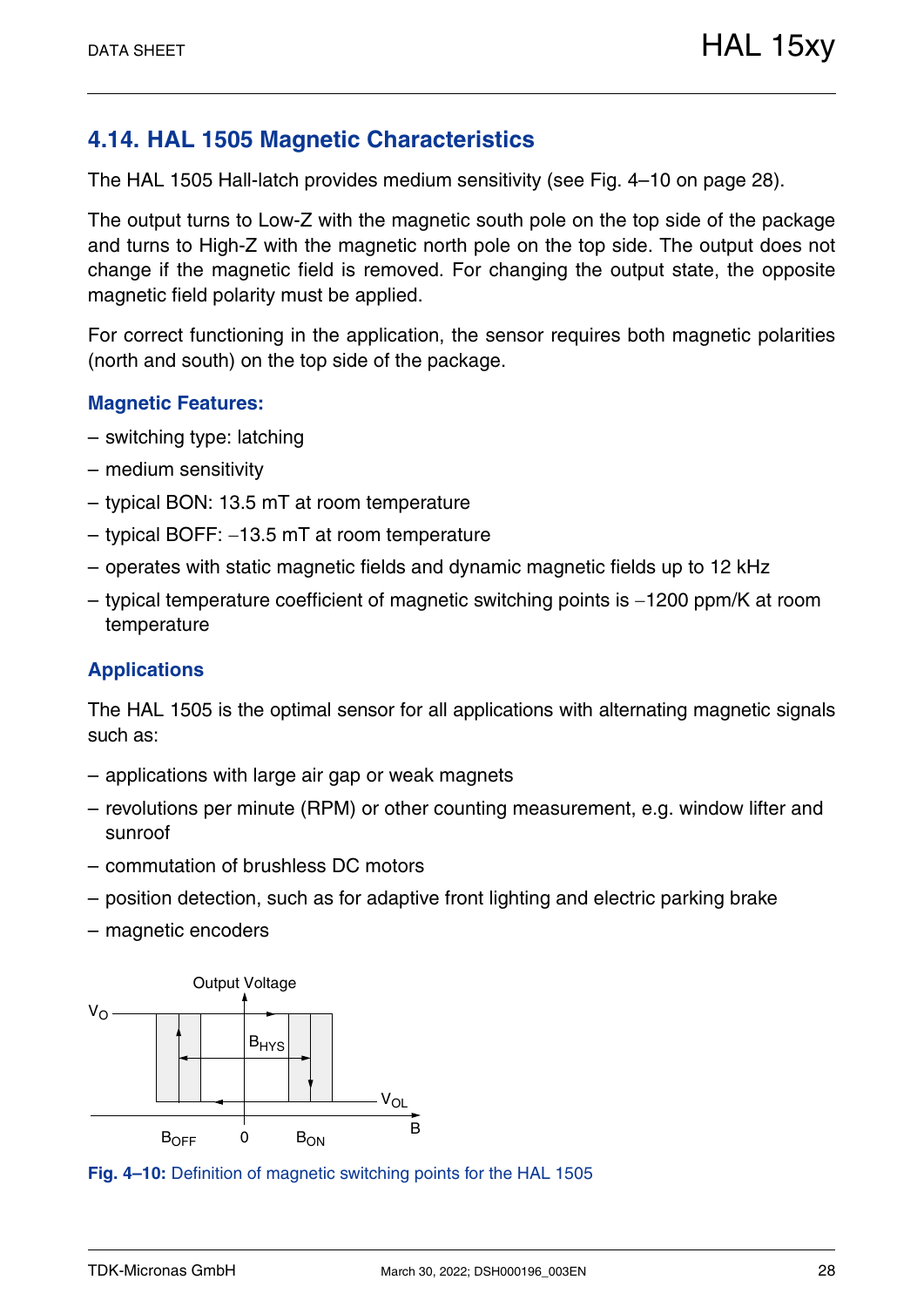at TJ =  $-40$  °C to 170 °C, VSUP = 2.7 V to 24.0 V, Typical Characteristics for VSUP = 12.0 V

Magnetic flux density values of switching points: Positive flux density values refer to the magnetic south pole at the top side of the package.

| <b>Parameter</b> | On point $B_{ON}$ |      |      | Off point B <sub>OFF</sub> |         |         | Hysteresis B <sub>HYS</sub> | <b>Unit</b> |      |    |
|------------------|-------------------|------|------|----------------------------|---------|---------|-----------------------------|-------------|------|----|
| TJ               | Min.              | Typ. | Max. | Min.                       | Typ.    | Max.    | Min.                        | Typ.        | Max. |    |
| $-40 °C$         | 11.8              | 15.0 | 18.3 | $-18.3$                    | $-15.0$ | $-11.8$ |                             | 30.0        |      | mT |
| 25 °C            | 11.0              | 13.5 | 17.0 | $-17.0$                    | $-13.5$ | $-11.0$ |                             | 27.0        | —    | mT |
| 170 °C           | 9.4               | 11.7 | 16.1 | $-16.1$                    | $-11.7$ | $-9.4$  |                             | 23.4        |      | mT |

The hysteresis is the difference between the switching points  $B_{HYS} = |B_{ON} - B_{OFF}|$ 

**Note** Regarding switching points, temperature coefficients, and B-field switching frequency, customized derivatives via mask option are possible. For more information contact TDK-Micronas.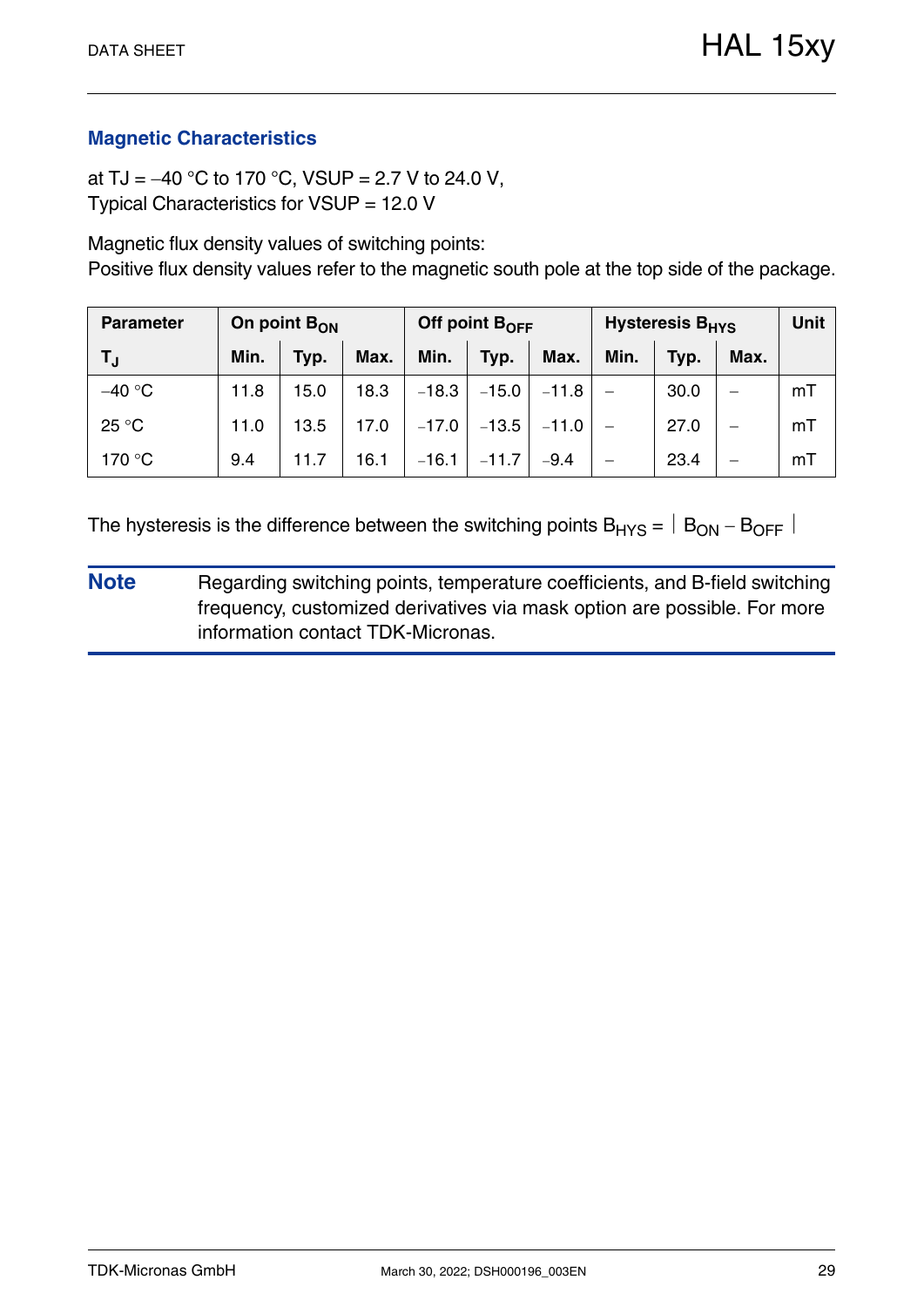# <span id="page-29-0"></span>**4.15. HAL 1506 Magnetic Characteristics**

The HAL 1506 unipolar Hall-switch provides medium sensitivity [\(see Fig. 4–11 on](#page-29-1) [page 30\)](#page-29-1).

The output turns to Low-Z with the magnetic south pole on the top side of the package and turns to High-Z if the magnetic field is removed. The sensor does not respond to the magnetic north pole on the top side of the package.

For correct functioning in the application, the sensor requires only the magnetic south pole on the top side of the package.

#### **Magnetic Features:**

- switching type: unipolar
- medium sensitivity
- typical  $B_{ON}$ : 18.9 mT at room temperature
- typical  $B_{\text{OFF}}$ : 17.3 mT at room temperature
- operates with static magnetic fields and dynamic magnetic fields up to 12 kHz
- $-$  typical temperature coefficient of magnetic switching points is  $-1200$  ppm/K at room temperature

### **Applications**

The HAL 1506 is the optimal sensor for applications with one magnetic polarity, such as:

- clutch pedal position
- wiper position
- door lock
- trunk lock



<span id="page-29-1"></span>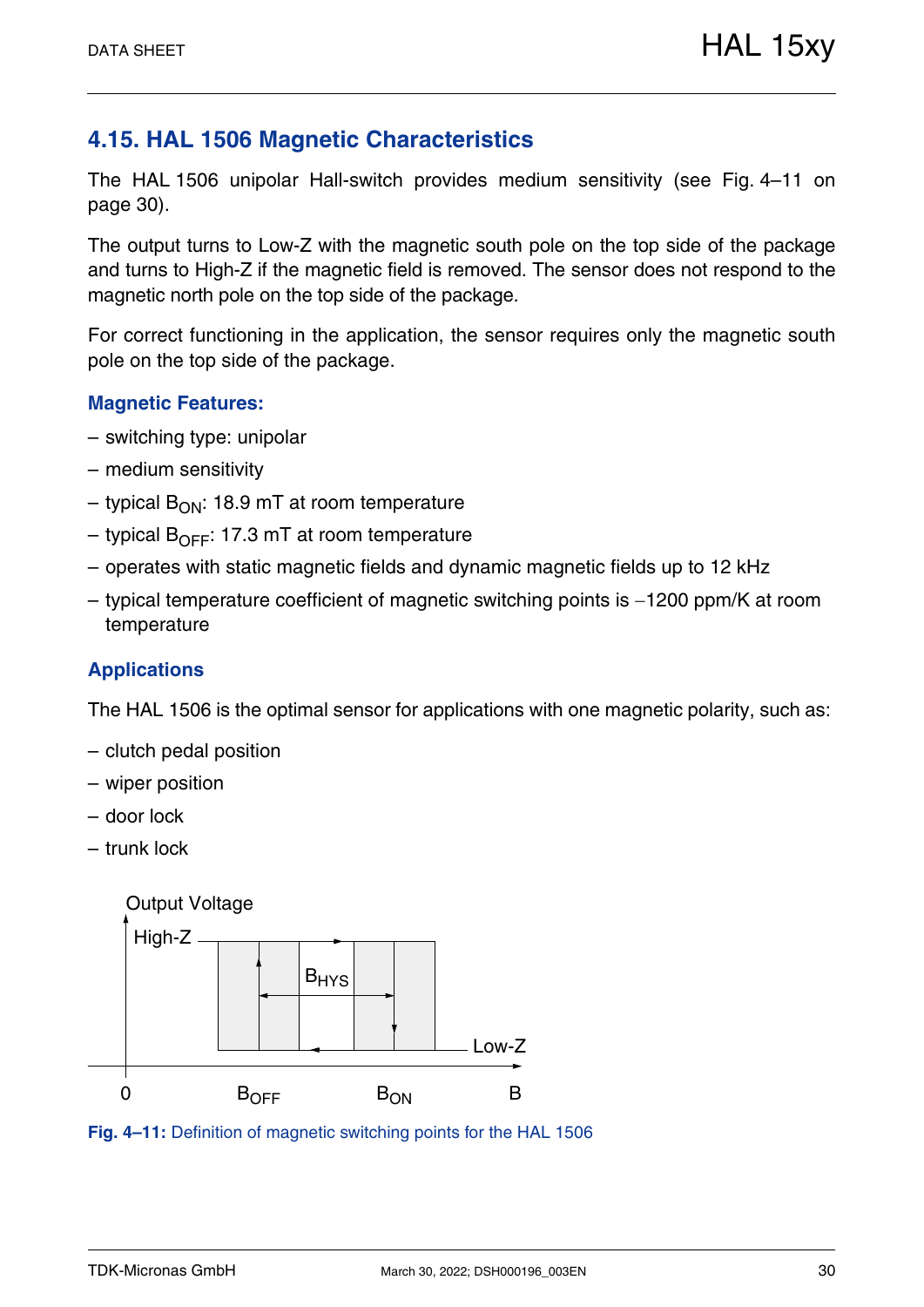at T<sub>J</sub> = -40 °C to 170 °C, V<sub>SUP</sub> = 2.7 V to 24.0 V, Typical Characteristics for  $V_{\text{SUP}} = 12.0 \text{ V}$ 

Magnetic flux density values of switching points: Positive flux density values refer to the magnetic south pole at the top side of the package.

| <b>Parameter</b> | On point $B_{ON}$ |      |      |      | Off point $B_{\text{OFF}}$ |      | <b>Hysteresis B<sub>HYS</sub></b> | <b>Unit</b> |      |    |
|------------------|-------------------|------|------|------|----------------------------|------|-----------------------------------|-------------|------|----|
| TJ.              | Min.              | Typ. | Max. | Min. | Typ.                       | Max. | Min.                              | Typ.        | Max. |    |
| $-40 °C$         | 16.5              | 20.8 | 24.8 | 14.0 | 18.9                       | 22.5 |                                   | 1.9         | —    | mT |
| 25 °C            | 15.4              | 18.9 | 22.6 | 13.8 | 17.3                       | 21.0 | $\overline{\phantom{0}}$          | 1.6         | —    | mT |
| 170 °C           | 13.0              | 17.0 | 19.5 | 11.8 | 15.8                       | 18.2 |                                   | 1.2         | –    | mT |

The hysteresis is the difference between the switching points  $B_{HYS} = |B_{ON} - B_{OFF}|$ 

**Note** Regarding switching points, temperature coefficients and B-field switching frequency, customized derivatives via mask option are possible. For more information contact TDK-Micronas.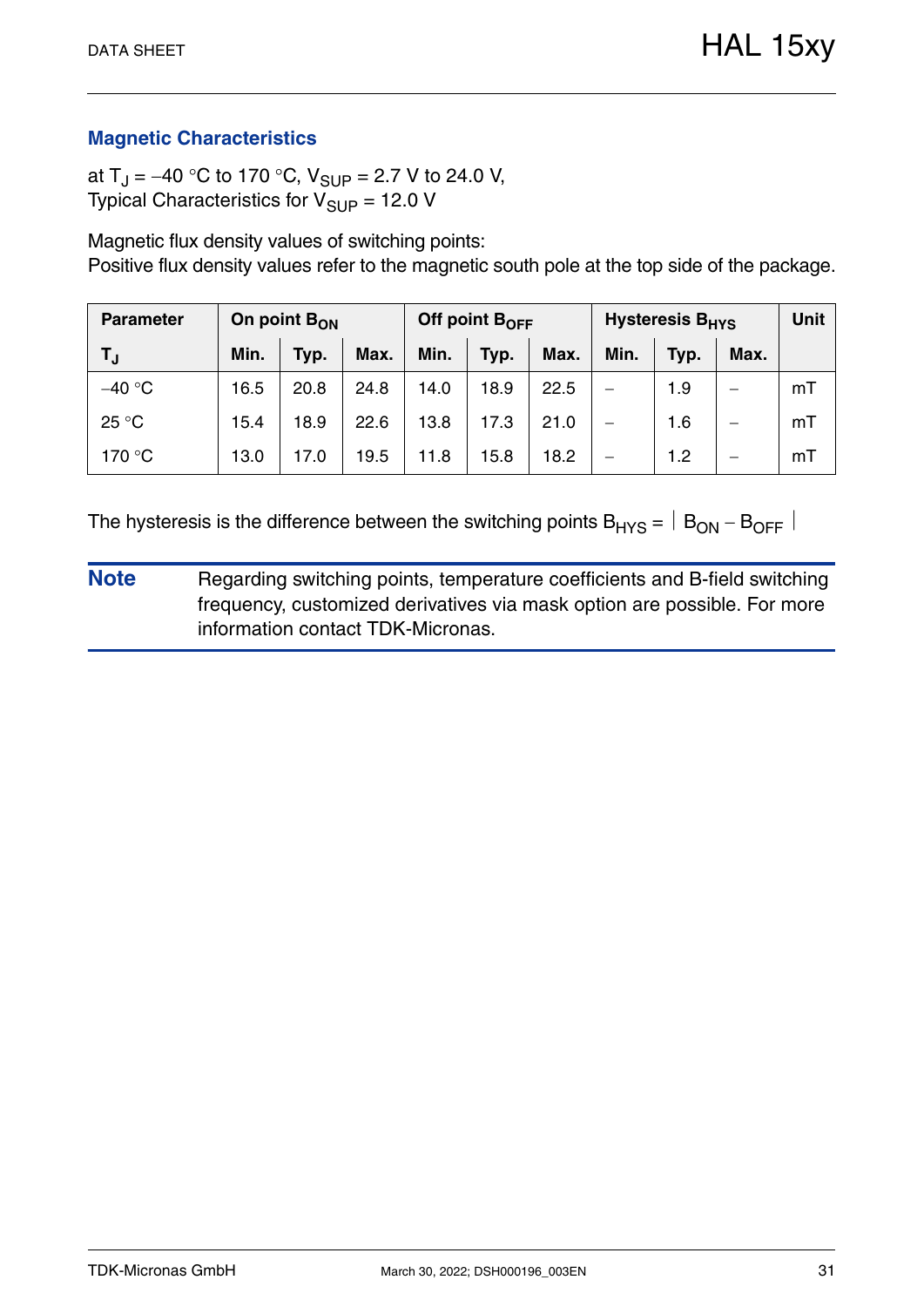# <span id="page-31-0"></span>**4.16. HAL 1507 Magnetic Characteristics**

The HAL 1507 unipolar Hall-switch provides low sensitivity [\(see Fig. 4–12 on page 32\)](#page-31-1).

The output turns to Low-Z with the magnetic south pole on the top side of the package and turns to High-Z if the magnetic field is removed. The sensor does not respond to the magnetic north pole on the top side of the package.

For correct functioning in the application, the sensor requires only the magnetic south pole on the top side of the package.

#### **Magnetic Features:**

- switching type: unipolar
- low sensitivity
- typical  $B_{ON}$ : 28.2 mT at room temperature
- typical  $B_{\text{OFF}}$ : 23.9 mT at room temperature
- operates with static magnetic fields and dynamic magnetic fields up to 12 kHz
- $-$  typical temperature coefficient of magnetic switching points is  $-300$  ppm/K at room temperature

#### **Applications**

The HAL 1507 is the optimal sensor for applications with one magnetic polarity and strong magnetic fields at the sensor position, such as:

- gear position detection
- rooftop open/close
- sliding door



<span id="page-31-1"></span>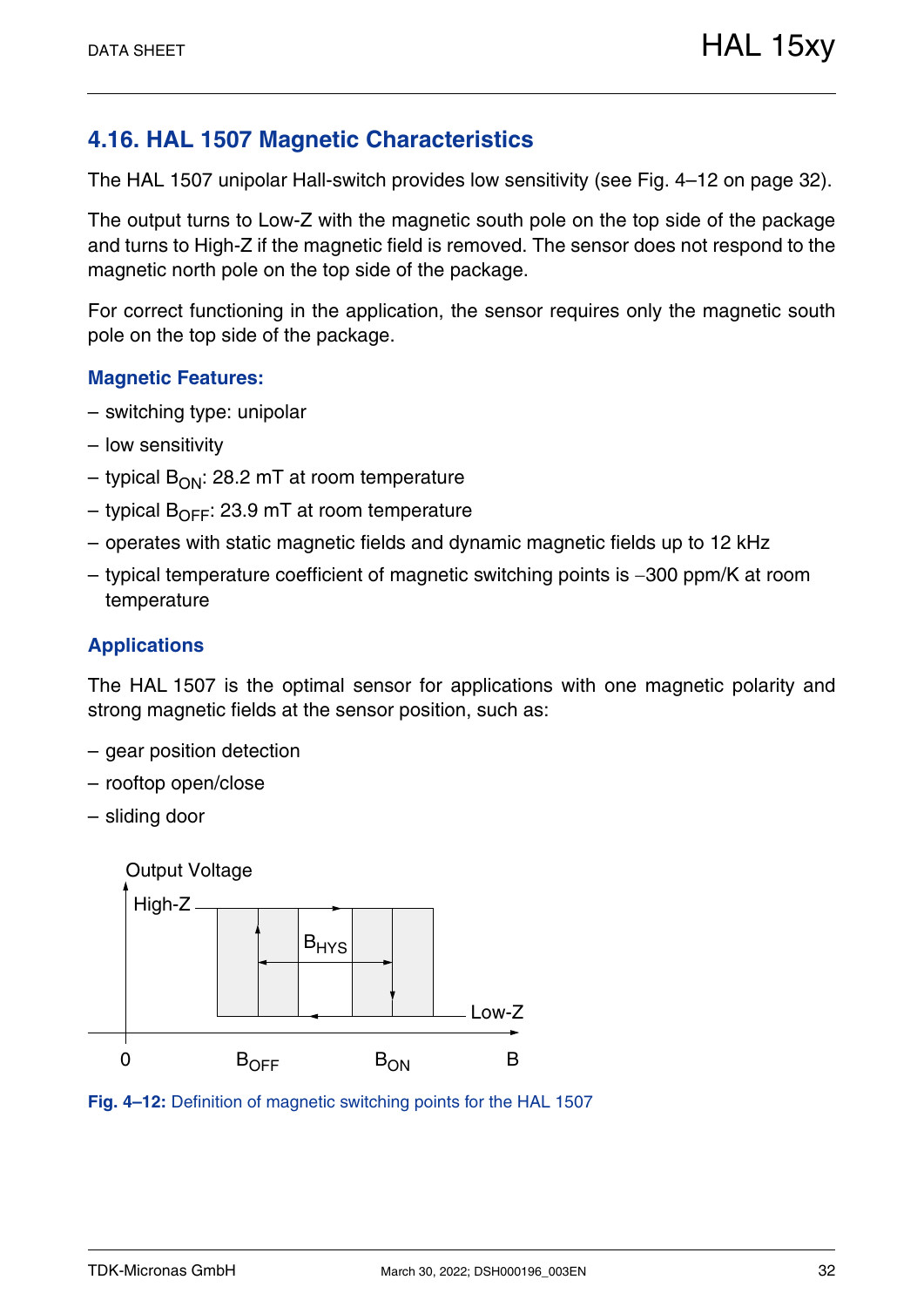at T<sub>J</sub> = -40 °C to 170 °C,  $V_{\text{SUP}}$  = 2.7 V to 24 V, Typical Characteristics for  $V_{\text{SUP}} = 12.0 \text{ V}$ 

Magnetic flux density values of switching points: Positive flux density values refer to the magnetic south pole at the top side of the package.

| <b>Parameter</b> | On point $B_{ON}$ |      |      |      | Off point $B_{\text{OFF}}$ |      | <b>Hysteresis B<sub>HYS</sub></b> | <b>Unit</b> |      |    |
|------------------|-------------------|------|------|------|----------------------------|------|-----------------------------------|-------------|------|----|
| T,               | Min.              | Typ. | Max. | Min. | Typ.                       | Max. | Min.                              | Typ.        | Max. |    |
| $-40 °C$         | 24.0              | 29.5 | 35.0 | 18.7 | 24.7                       | 30.7 |                                   | 4.8         | –    | mT |
| 25 °C            | 23.7              | 28.2 | 32.7 | 19.0 | 23.9                       | 28.8 |                                   | 4.3         | —    | mT |
| 170 °C           | 22.5              | 27.7 | 32.9 | 18.6 | 23.9                       | 29.2 |                                   | 3.8         | –    | mT |

The hysteresis is the difference between the switching points  $B_{HYS} = |B_{ON} - B_{OFF}|$ 

**Note** Regarding switching points, temperature coefficients, and B-field switching frequency, customized derivatives via mask option are possible. For more information contact TDK-Micronas.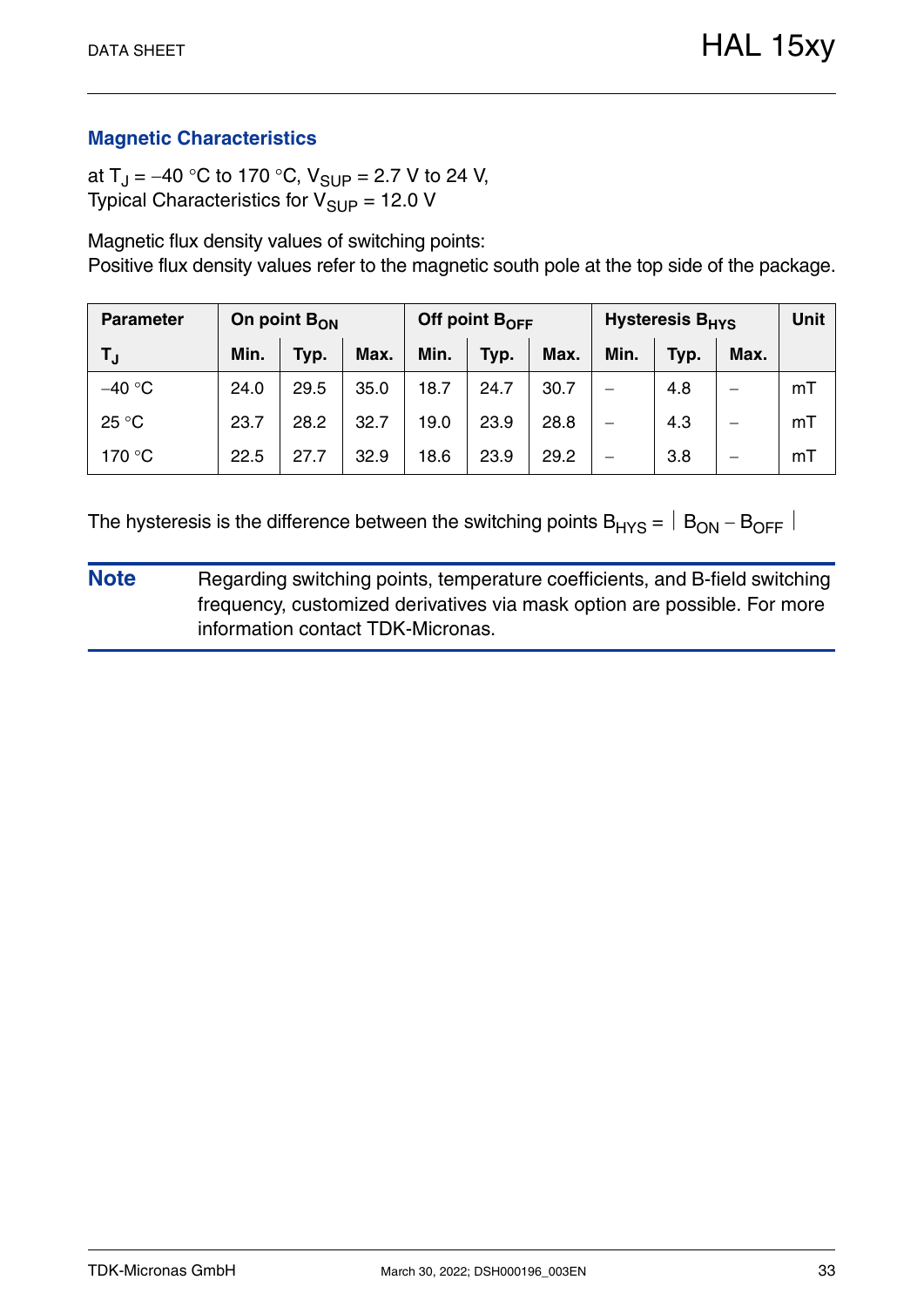# <span id="page-33-0"></span>**4.17. HAL 1508 Magnetic Characteristics**

The HAL 1508 unipolar Hall-switch provides high sensitivity [\(see Fig. 4–13 on page 34\)](#page-33-1).

The output turns to Low-Z with the magnetic north pole on the top side of the package and turns to High-Z if the magnetic field is removed. The sensor does not respond to the magnetic south pole.

For correct functioning in the application, the sensor requires only the magnetic north pole on the top side of the package.

#### **Magnetic Features:**

- switching type: unipolar
- high sensitivity
- typical  $B_{ON}$ : -5.5 mT at room temperature
- typical  $B_{\text{OFF}}$ : –3.7 mT at room temperature
- operates with static magnetic fields and dynamic magnetic fields up to 12 kHz
- $-$  typical temperature coefficient of magnetic switching points is  $-1000$  ppm/K at room temperature

### **Applications**

The HAL 1508 is the optimal sensor for all applications with one magnetic polarity and weak magnetic amplitude at the sensor position. In combination with HAL 1503 it is often used for clutch pedal position detection, for instance. Other examples are:

- electric parking brake
- wiper position
- door lock



<span id="page-33-1"></span>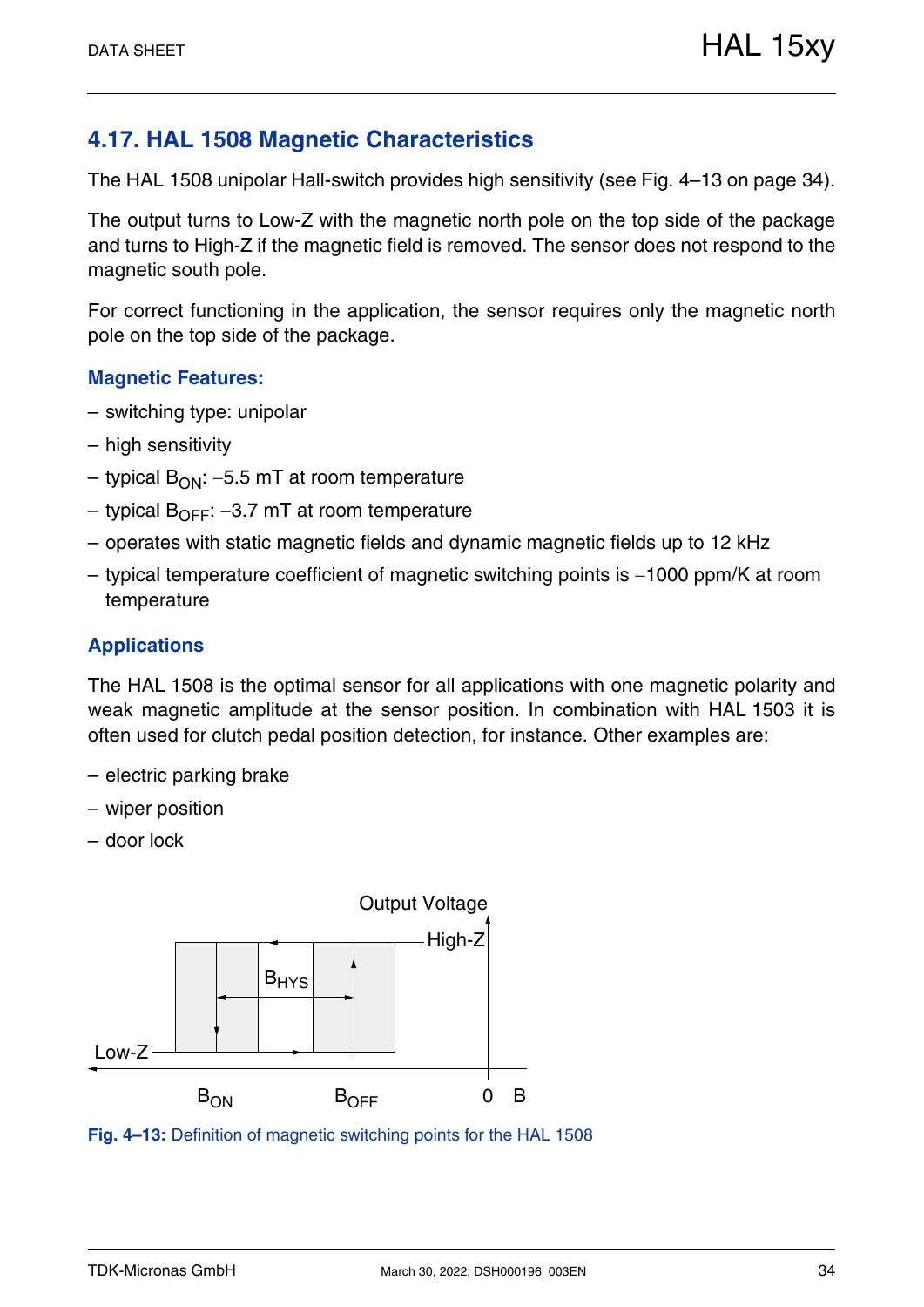at  $T_{\rm J} = -40$  °C to 170 °C,  $V_{\rm SLIP} = 2.7$  V to 24 V, Typical Characteristics for  $V_{\text{SUP}} = 12.0 \text{ V}$ 

Magnetic flux density values of switching points: Positive flux density values refer to the magnetic south pole at the top side of the package.

| <b>Parameter</b> | On point $B_{ON}$ |        |        |        | Off point $B_{\text{OFF}}$ |        | Hysteresis B <sub>HYS</sub> | <b>Unit</b> |      |    |
|------------------|-------------------|--------|--------|--------|----------------------------|--------|-----------------------------|-------------|------|----|
| TJ               | Min.              | Typ.   | Max.   | Min.   | Typ.                       | Max.   | Min.                        | Typ.        | Max. |    |
| $-40 °C$         | $-7.6$            | $-6.1$ | $-4.4$ | $-5.7$ | $-4.0$                     | $-2.4$ |                             | 2.1         |      | mT |
| 25 °C            | $-7.1$            | $-5.5$ | $-3.8$ | $-5.5$ | $-3.7$                     | $-2.1$ |                             | 1.8         | —    | mT |
| 170 °C           | $-6.7$            | $-5.0$ | $-3.0$ | $-5.5$ | $-3.6$                     | $-1.8$ |                             | 1.4         | –    | mT |

The hysteresis is the difference between the switching points  $B_{HYS} = |B_{ON} - B_{OFF}|$ 

**Note** Regarding switching points, temperature coefficients, and B-field switching frequency, customized derivatives via mask option are possible. For more information contact TDK-Micronas.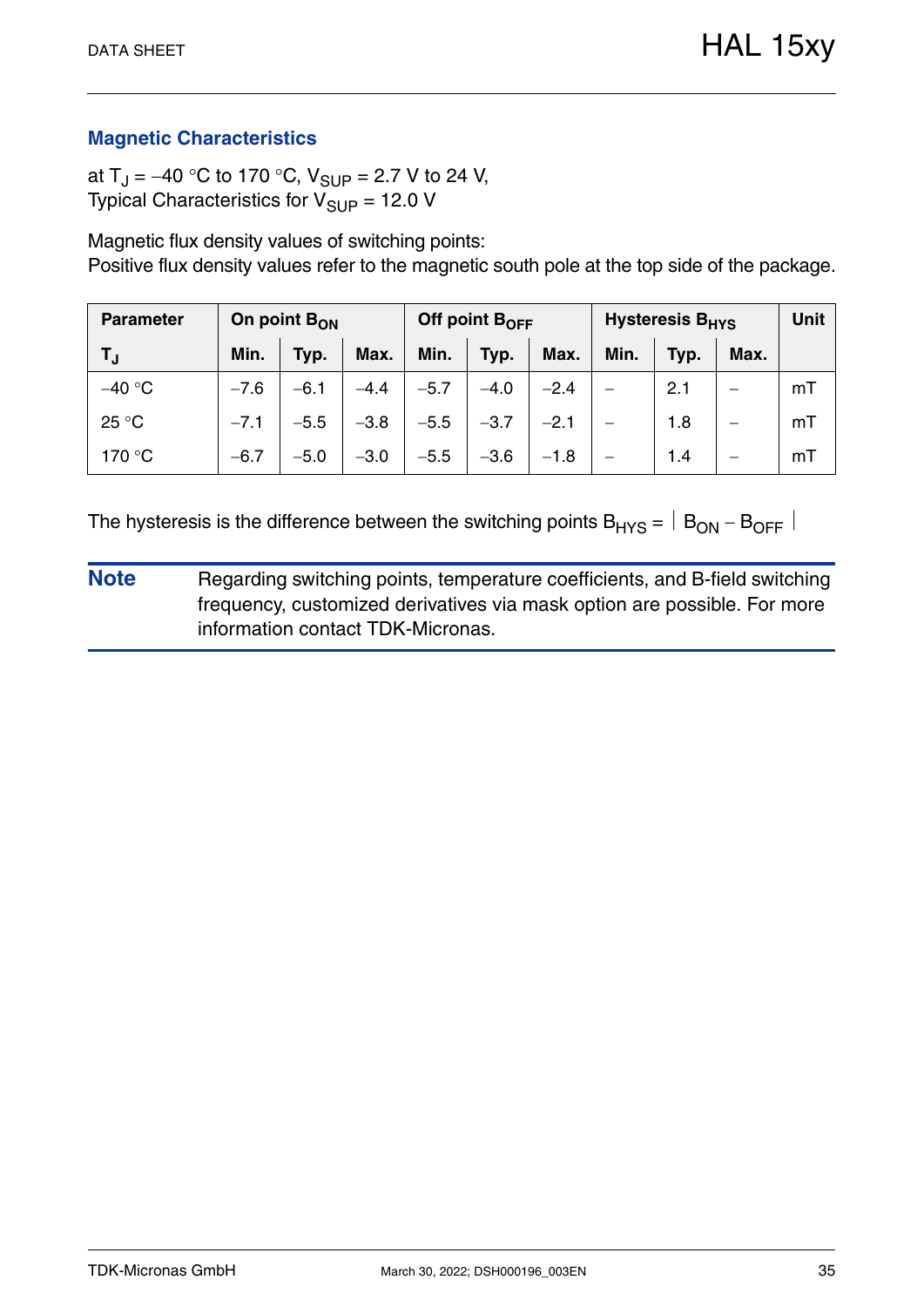# <span id="page-35-0"></span>**4.18. HAL 1509 Magnetic Characteristics**

The HAL 1509 unipolar inverted Hall-switch provides high sensitivity [\(see Fig. 4–14 on](#page-35-1) [page 36\)](#page-35-1).

The output turns to High-Z with the magnetic south pole on the top side of the package and turns to Low-Z if the magnetic field is removed. The sensor does not respond to the magnetic north pole on the top side of the package.

For correct functioning in the application, the sensor requires only the magnetic south pole on the top side of the package.

#### **Magnetic Features:**

- switching type: unipolar inverted
- high sensitivity
- typical  $B_{ON}$ : 3.7 mT at room temperature
- typical  $B_{\text{OFF}}$ : 5.5 mT at room temperature
- operates with static magnetic fields and dynamic magnetic fields up to 12 kHz
- $-$  typical temperature coefficient of magnetic switching points is  $-1000$  ppm/K at room temperature

#### **Applications**

The HAL 1509 is the optimal sensor for all applications with one magnetic polarity and weak magnetic amplitude at the sensor position where an inverted output signal is required, such as:

- electric valve actuation
- door lock
- brake position detection



<span id="page-35-1"></span>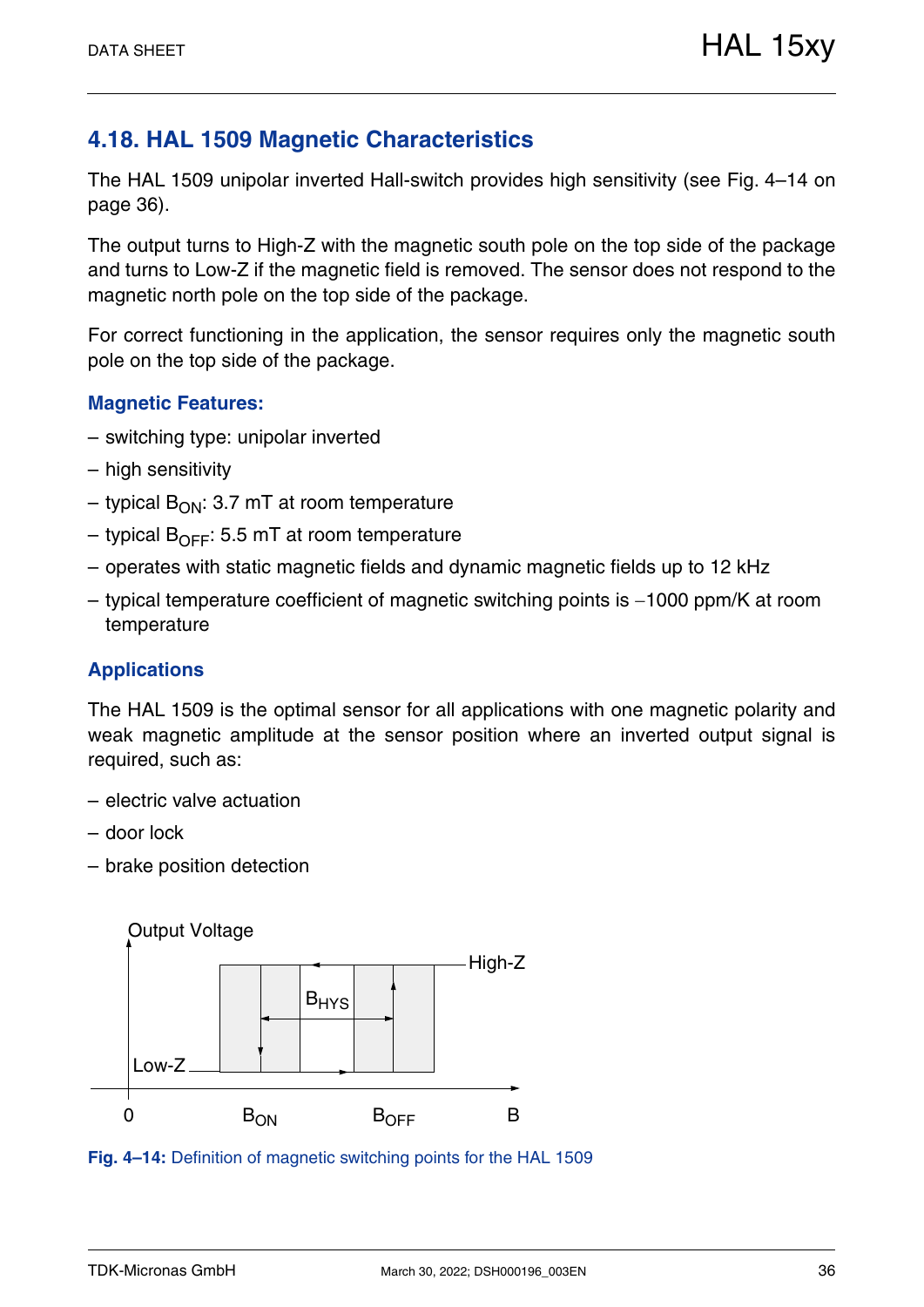at  $T_{\rm J} = -40$  °C to 170 °C,  $V_{\rm SLIP} = 2.7$  V to 24 V, Typical Characteristics for  $V_{\text{SUP}} = 12.0 \text{ V}$ 

Magnetic flux density values of switching points: Positive flux density values refer to the magnetic south pole at the top side of the package.

| <b>Parameter</b> | On point $B_{ON}$ |      |      |      | Off point $B_{OFF}$ |      | <b>Hysteresis B<sub>HYS</sub></b> | <b>Unit</b> |      |    |
|------------------|-------------------|------|------|------|---------------------|------|-----------------------------------|-------------|------|----|
| TJ               | Min.              | Typ. | Max. | Min. | Typ.                | Max. | Min.                              | Typ.        | Max. |    |
| $-40 °C$         | 2.4               | 4.0  | 5.7  | 4.4  | 6.1                 | 7.6  | –                                 | 2.1         | –    | mT |
| 25 °C            | 2.1               | 3.7  | 5.5  | 3.8  | 5.5                 | 7.1  | —                                 | 1.8         | —    | mT |
| 170 °C           | 1.8               | 3.6  | 5.5  | 3.0  | 5.0                 | 6.7  |                                   | 1.4         | –    | mT |

The hysteresis is the difference between the switching points  $B_{HYS} = |B_{ON} - B_{OFF}|$ 

**Note** Regarding switching points, temperature coefficients, and B-field switching frequency, customized derivatives via mask option are possible. For more information contact TDK-Micronas.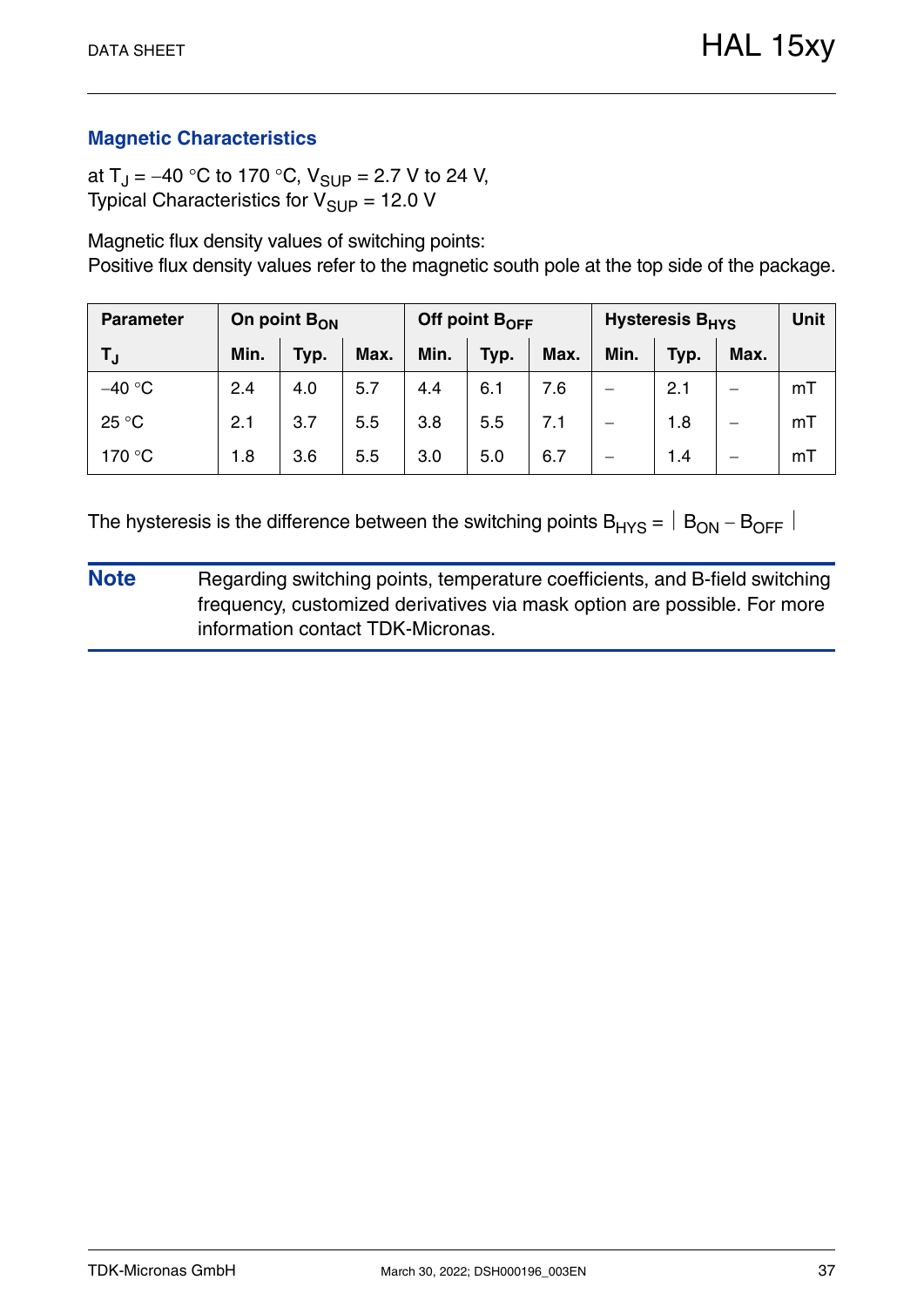# <span id="page-37-0"></span>**4.19. HAL 1510 Magnetic Characteristics**

The HAL 1510 unipolar Hall switch provides medium sensitivity [\(see Fig. 4–15 on](#page-37-1) [page 38\)](#page-37-1).

The output turns to Low-Z with the magnetic south pole on the top side of the package and turns to High-Z if the magnetic field is removed. The sensor does not respond to the magnetic north pole on the top side of the package.

For correct functioning in the application, the sensor requires only the magnetic south pole on the top side of the package.

### **Magnetic Features:**

- switching type: unipolar
- medium sensitivity
- typical  $B_{ON}$ : 12.0 mT at room temperature
- typical  $B_{\text{OFF}}$ : 7.0 mT at room temperature
- operates with static magnetic fields and dynamic magnetic fields up to 12 kHz
- $-$  typical temperature coefficient of magnetic switching points is  $-1200$  ppm/K at room temperature

### **Applications**

The HAL 1510 is the optimal sensor for all applications with one magnetic polarity, such as:

- clutch position detection
- electric parking brake
- brake light switch
- brake pedal position detection
- steering wheel lock
- door handle



#### <span id="page-37-1"></span>**Fig. 4–15:** Definition of magnetic switching points for the HAL 1510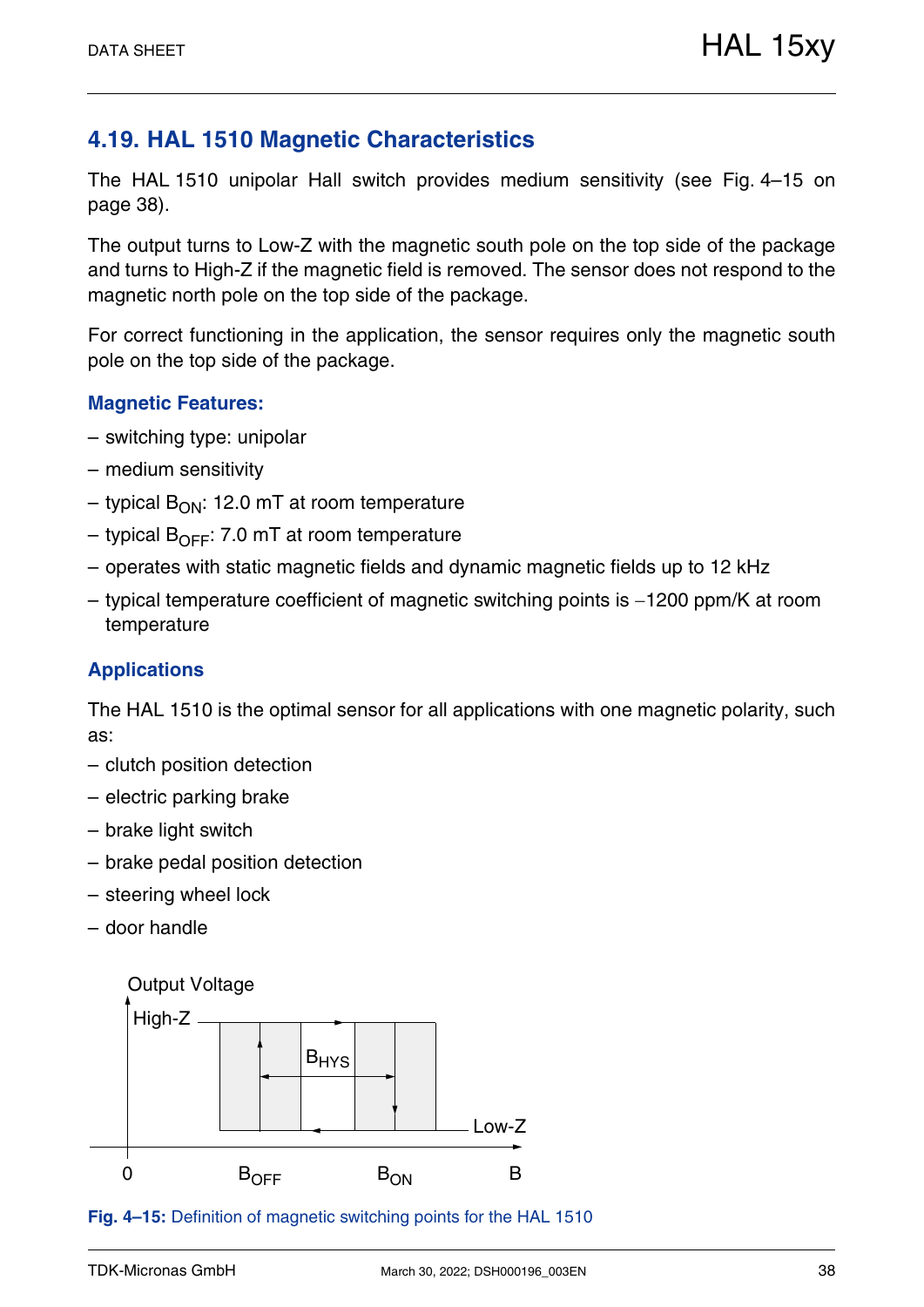at  $T_J = -40$  °C to 170 °C,  $V_{SUP} = 2.7$  V to 24.0 V, Typical Characteristics for  $V_{SIIP}$  = 12.0 V

Magnetic flux density values of switching points:

Positive flux density values refer to the magnetic south pole at the top side of the package.

| <b>Parameter</b> | On point $B_{ON}$ |      |      |      | Off point $B_{OFF}$ |      | <b>Hysteresis B<sub>HYS</sub></b> | <b>Unit</b> |      |    |
|------------------|-------------------|------|------|------|---------------------|------|-----------------------------------|-------------|------|----|
| T,               | Min.              | Typ. | Max. | Min. | Typ.                | Max. | Min.                              | Typ.        | Max. |    |
| $-40 °C$         | 10.3              | 13.0 | 16.0 | 5.3  | 7.5                 | 10.0 | $\overline{\phantom{0}}$          | 5.5         | —    | mT |
| 25 °C            | 9.5               | 12.0 | 14.5 | 5.0  | 7.0                 | 9.0  |                                   | 5.0         | –    | mT |
| 170 °C           | 8.5               | 10.2 | 13.7 | 4.2  | 5.9                 | 8.5  |                                   | 4.3         |      | mT |

The hysteresis is the difference between the switching points  $B_{HYS} = |B_{ON} - B_{OFF}|$ 

**Note** Regarding switching points, temperature coefficients, and B-field switching frequency, customized derivatives via mask option are possible. For more information contact TDK-Micronas.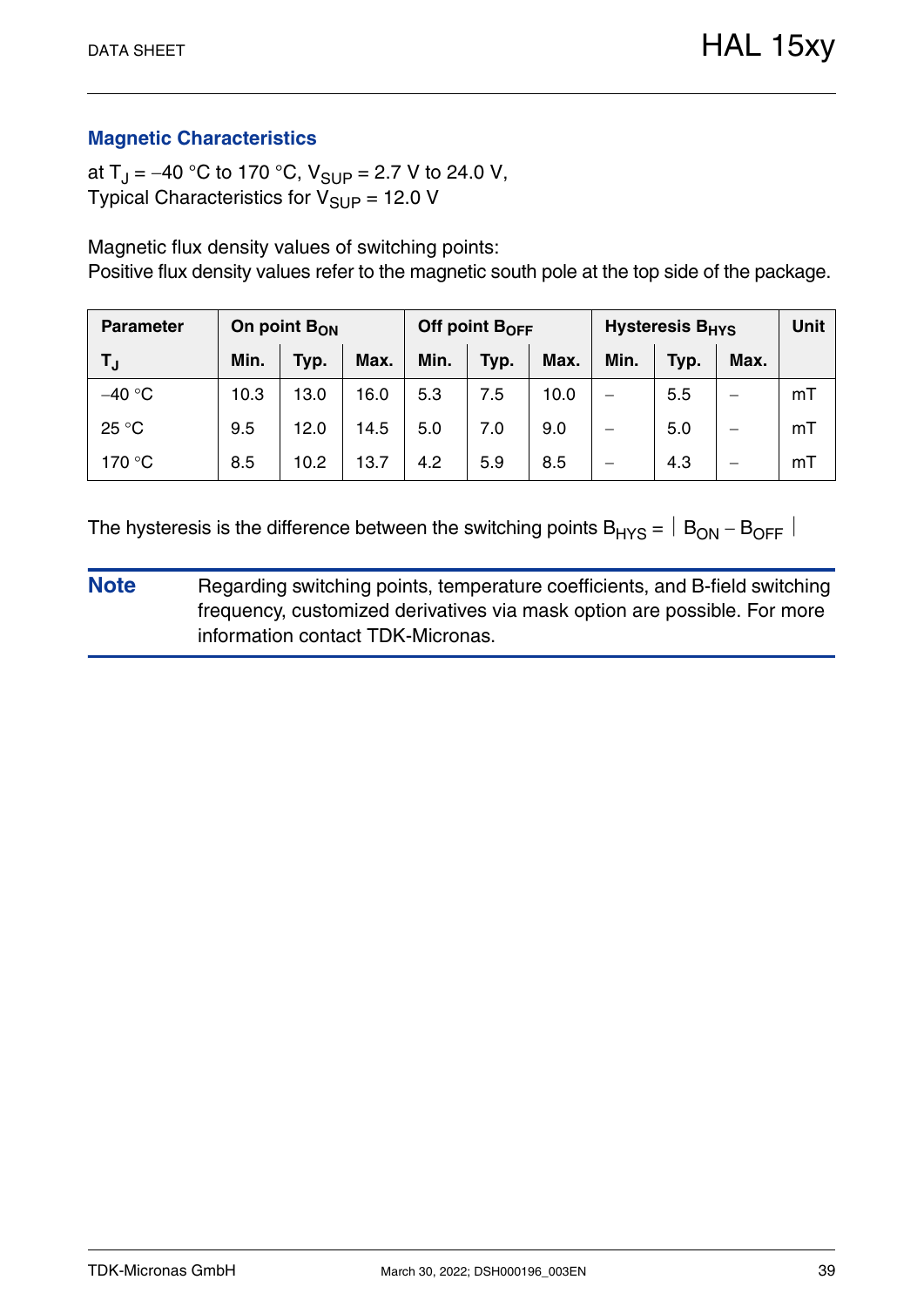# <span id="page-39-0"></span>**5. Application Notes**

# <span id="page-39-1"></span>**5.1. Application Circuits**

For applications with disturbances on the supply line or radiated disturbances, a series resistor R<sub>V</sub> and two capacitors  $C_P$  and  $C_L$  all placed close to the sensor are recommended [\(see Fig. 5–1\)](#page-39-2).

For example:  $R_V = 100 \Omega$ ,  $C_P = 10 \text{ nF}$ , and  $C_L = 4.7 \text{ nF}$ .



<span id="page-39-2"></span>**Fig. 5–1:** Example for a recommended application circuit

 $R_L$  is the open-drain pull-up resistor and has to be placed close to the input of the host controller to enable wire-break detection.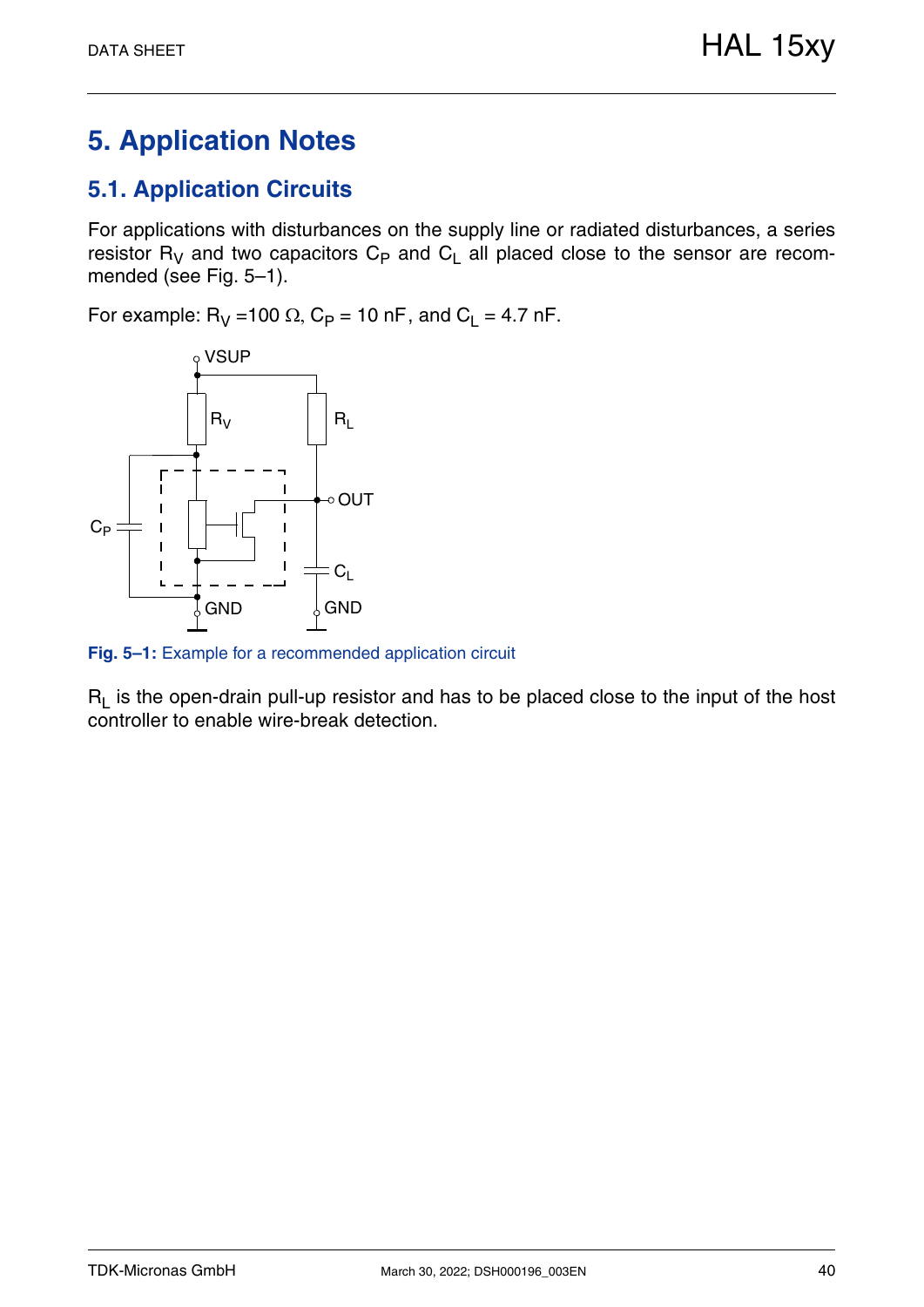### <span id="page-40-0"></span>**5.1.1. ESD System Level Application Circuit (ISO10605-2008)**

For an ESD system level application circuit according to ISO10605-2008 a 100 nF capacitor at VSUP and an additional TVS diode at OUT are necessary.



<span id="page-40-3"></span>1) required for 40 V load dump capability

**Fig. 5–2:** Application circuit with external resistor

# <span id="page-40-2"></span><span id="page-40-1"></span>**5.2. Ambient Temperature**

Due to the internal power dissipation, the temperature on the silicon chip (junction temperature  $T_{J}$ ) is higher than the temperature outside the package (ambient temperature  $T_{A}$ ).

$$
T_J = T_A + \Delta T
$$

Under static conditions and continuous operation, the following equation applies:

$$
\Delta T = (I_{SUP} \times V_{SUP} \times R_{thja}) + (I_{OUT} \times V_{OUT} \times R_{thja})
$$

For all sensors, the junction temperature range  $T<sub>J</sub>$  is specified. The maximum ambient temperature  $T_{Amax}$  can be calculated as:

$$
T_{Amax} = T_{Jmax} - \Delta T
$$

For typical values, use the typical parameters. For worst case calculation, use the max. parameters for  $I_{\text{SUP}}$ ,  $I_{\text{OUT}}$ , and  $R_{\text{thia}}$ , and the max. value for  $V_{\text{OUT}}$  and  $V_{\text{SUP}}$  from the application.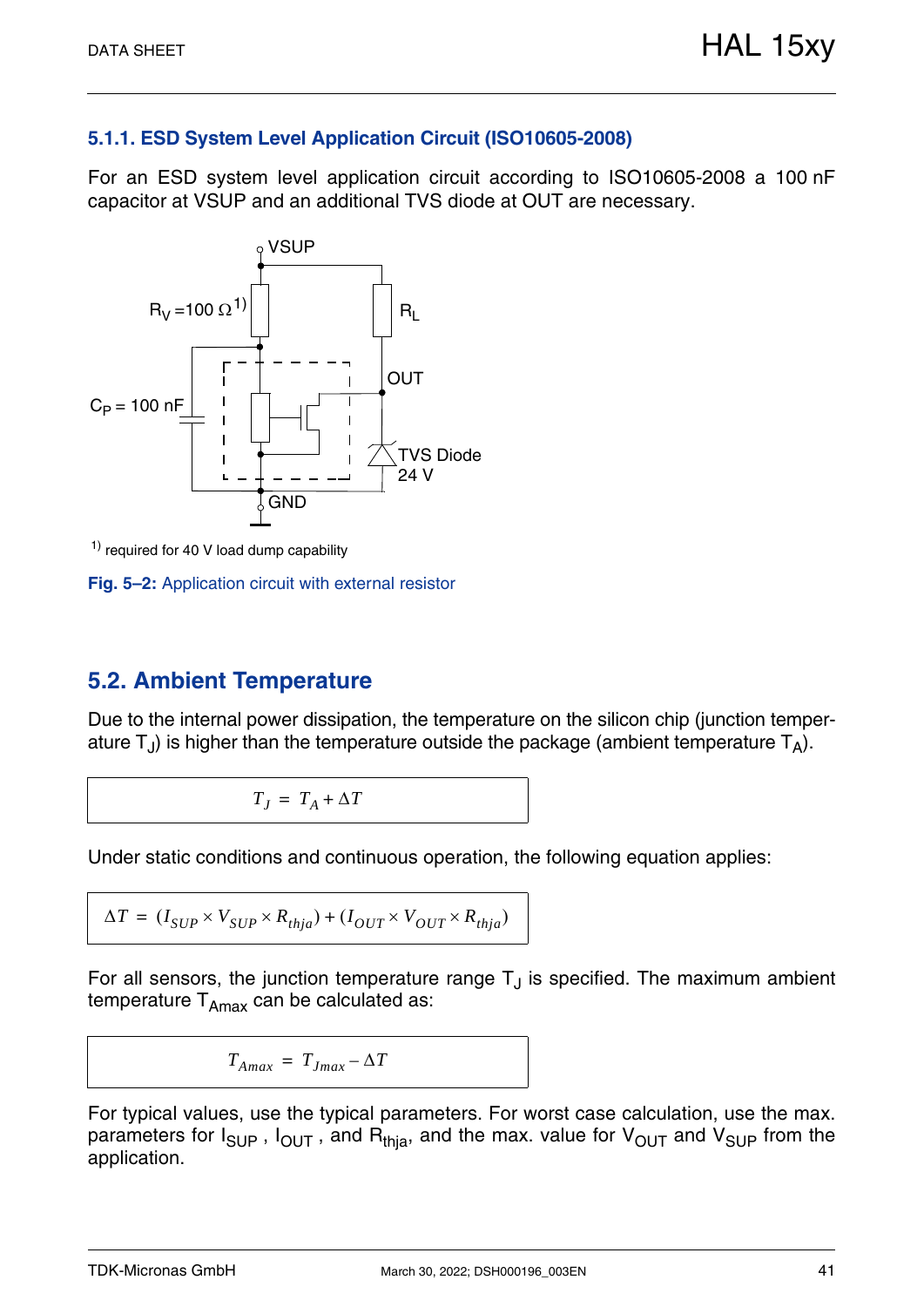# <span id="page-41-0"></span>**5.3. Start-Up Behavior**

For supply voltages below the undervoltage threshold  $V_{UV}$  the output is undefined. After exceeding  $V_{UV}$ , the sensor has an enable time  $(t_{en})$ . During the enable time, the output state is defined as High-Z.

After  $t_{en}$ , the output will be Low-Z if the applied magnetic field B is above  $B_{ON}$ . The output will be High-Z if B is below  $B_{OFF}$ . In case of sensors with an inverted switching behavior, the output state will be High-Z if  $B > B_{\text{OEF}}$  and Low-Z if  $B < B_{\text{ON}}$ .

After  $t_{en}$  and magnetic fields between  $B_{OFF}$  and  $B_{ON}$ , the output state of the HAL 15xy sensor will be either High-Z or Low-Z. Any transition of magnetic switching points above  $B_{ON}$ , respectively, below  $B_{OFF}$  will switch to the corresponding output state.

# <span id="page-41-1"></span>**5.4. EMC and ESD**

For applications with disturbances on the supply line or radiated disturbances, a series resistor and a capacitor are recommended. The series resistor and the capacitor should be placed as close as possible to the HAL sensor.

Special application arrangements were evaluated to pass EMC tests according to different standards, such as ISO 7637, ISO 16750, IEC 61967, ISO 11452 and ISO 62132.